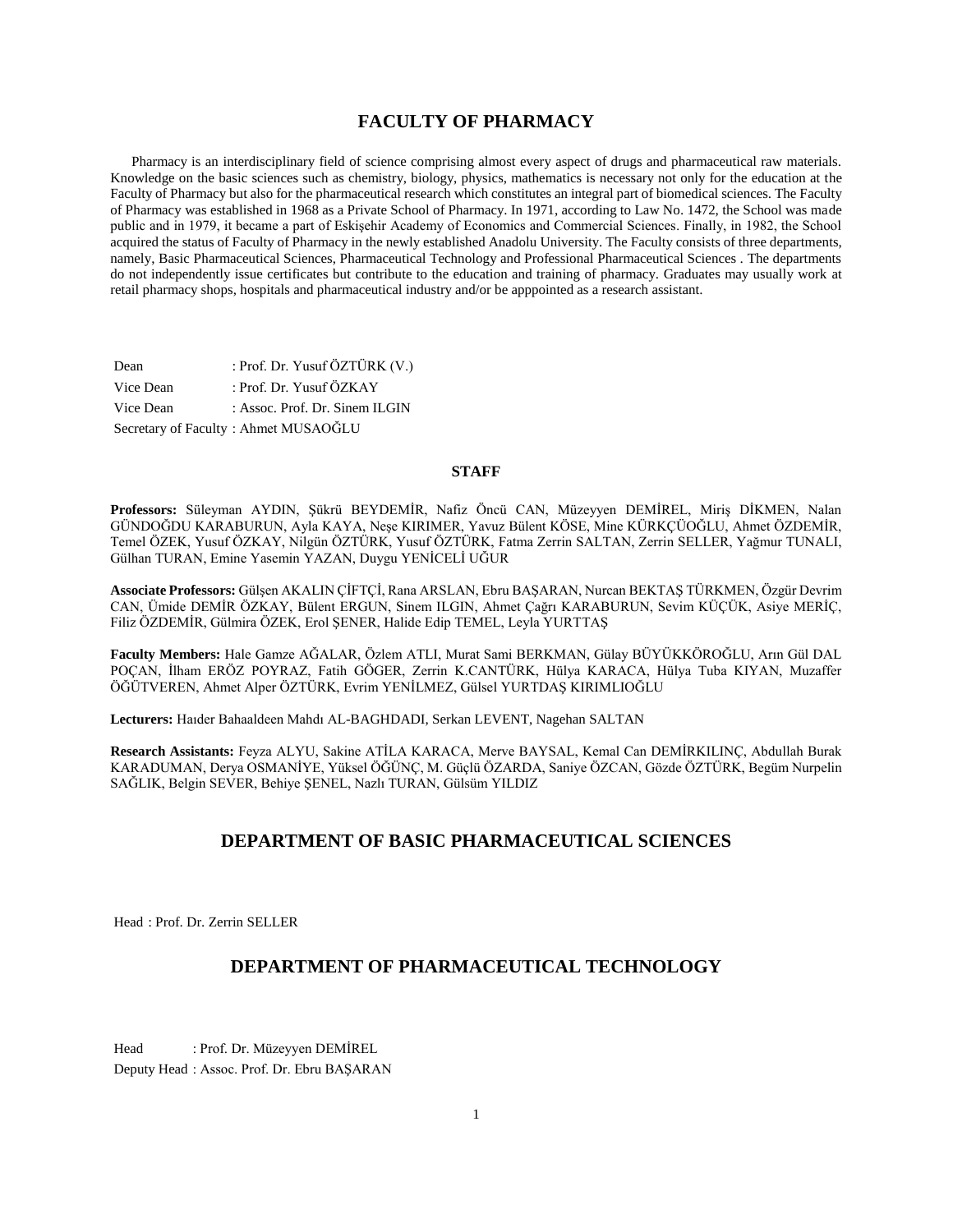| <b>ECZ 322</b> | <b>Pharmaceutical Chemistry</b>                                           |           |                |
|----------------|---------------------------------------------------------------------------|-----------|----------------|
|                | Practicals II                                                             | $1+2$ 3,0 |                |
| ECZ 350        | Pharmacognosy II                                                          | $2+0$ 3,0 |                |
| ECZ 356        | Pharmacology III                                                          | $3+0$ 4,0 |                |
| <b>ECZ 358</b> | Pharmaceutical Biotechnology                                              | $2+0$ 2,0 |                |
| <b>ECZ 362</b> | <b>Pharmacognosy Practicals II</b>                                        | $1+2$ 3,0 |                |
| <b>ECZ 444</b> | Cosmetology                                                               | $2+0$ 2.5 |                |
|                | ECZ 310 (Eng) Pharmaceutical Technology II                                | $3+0$ 4,0 |                |
|                | ECZ 312 (Eng) Pharmaceutical Technology                                   |           |                |
|                | Practicals II                                                             | $1+2$ 3,0 |                |
|                | ECZ 350 (Eng) Pharmacognosy II                                            | $2+0$     | 3,0            |
|                | ECZ 356 (Eng) Pharmacology III                                            | $3+0$ 4,0 |                |
|                | ECZ 444 (Eng) Cosmetology                                                 | $2+0$     | 2,5            |
|                | $D_{\text{max}}$ and an extended $E1$ and $E2$ and $E3$ and $E4$ and $E5$ |           | 1 <sub>c</sub> |

*Departmental Elective Course (1)* - 1,5

l 30,0

# **DEPARTMENT OF PROFESSIONAL PHARMACEUTICAL SCIENCES**

Head : Prof. Dr. Gülhan TURAN

Deputy Head : Assoc. Prof. Dr. Ahmet Çağrı KARABURUN

# **PROGRAM**

# **I. SEMESTER**

| <b>ECZ 113</b> | History and Terminology of Pharmacy $4+0$ 4,5 |       |            |
|----------------|-----------------------------------------------|-------|------------|
| <b>ECZ 115</b> | <b>Basic Pharmaceutical Sciences I</b>        |       | $13+013.5$ |
| <b>TAR 165</b> | Atatürk's Principles and History of           |       |            |
|                | Turkish Revolution I                          | $2+0$ | 2.0        |
| TÜR 125        | Turkish Language I                            | $2+0$ | 2,0        |
|                | Elective Courses (2)                          |       | 5,0        |
|                | Foreign Language Courses (1)                  |       | 3,0        |
|                |                                               |       | 30.0       |
|                | <b>III. SEMESTER</b>                          |       |            |
| <b>ECZ 227</b> | <b>Basic Pharmaceutical Sciences III</b>      | 8+4   | 12.5       |
| KIM 269        | Analytical and Organic Chemistry II           | $8+3$ | 11.5       |
|                |                                               |       |            |

| ECZ 227 Basic Pharmaceutical Sciences III   |            | $8+4$ 12.5 |
|---------------------------------------------|------------|------------|
| KIM 269 Analytical and Organic Chemistry II | $8+3$ 11.5 |            |
| Departmental Elective Course (4)            | $\sim$     | 6.0        |
|                                             |            | 30.0       |

#### **V. SEMESTER**

| ECZ 301        | <b>Pharmaceutical Chemistry I</b>         | $3+0$     | 4,0 |
|----------------|-------------------------------------------|-----------|-----|
| <b>ECZ 309</b> | Pharmaceutical Technology I               | $3+0$     | 4,0 |
| <b>ECZ 311</b> | <b>Pharmaceutical Technology</b>          |           |     |
|                | Practicals I                              | $1+2$ 3.0 |     |
| <b>ECZ 315</b> | Pharmacology II                           | $2+0$     | 3,0 |
| <b>ECZ 317</b> | Medicinal Biochemistry                    | $1+0$     | 1.5 |
| <b>ECZ 321</b> | <b>Pharmaceutical Chemistry</b>           |           |     |
|                | Practicals I                              | $1+2$ 3.0 |     |
| <b>ECZ 349</b> | Pharmacognosy I                           | $2+0$ 3,0 |     |
| <b>ECZ</b> 361 | <b>Pharmacognosy Practicals I</b>         | $1+2$ 3.0 |     |
| <b>ECZ 446</b> | <b>Instrumental Analysis</b>              |           |     |
|                | Applications                              | $2+0$     | 2,0 |
| SAĞ 404        | Medical First Aid                         | $2+0$     | 2,0 |
|                | ECZ 309 (Eng) Pharmaceutical Technology I | $3+0$     | 4,0 |
|                | ECZ 311 (Eng) Pharmaceutical Technology   |           |     |
|                | Practicals I                              | $1+2$ 3,0 |     |
|                | ECZ 315 (Eng) Pharmacology II             | $2+0$     | 3,0 |
|                | ECZ 349 (Eng) Pharmacognosy I             | $2+0$     | 3,0 |
|                | Departmental Elective Course (1) -        |           | 1,5 |
|                |                                           |           |     |

30,0

# **II. SEMESTER**

| ECZ 116 Basic Pharmaceutical Sciences II    | $4+4$ 8.5 |     |
|---------------------------------------------|-----------|-----|
| KIM 132 Analytical and Organic Chemistry I  | $6+3$ 9.5 |     |
| TAR 166 Atatürk's Principles and History of |           |     |
| <b>Turkish Revolution II</b>                | $2+0$ 2.0 |     |
| TÜR 126 Turkish Language II                 | $2+0$     | 2.0 |
| Elective Courses (2)                        |           | 5,0 |
| Foreign Language Courses (1)                | $\sim$    | 3,0 |
|                                             |           |     |

30,0

# **IV. SEMESTER**

| ECZ 234 | Pharmaceutical and Basic Medical       |           |            |
|---------|----------------------------------------|-----------|------------|
|         | Sciences I                             |           | $11+213.5$ |
|         | ECZ 236 Pharmaceutical Raw Materials I |           | $4+6$ 10.5 |
|         | STJ 016 Internship I                   | $0+1$ 1.5 |            |
|         | Departmental Elective Courses (3)      |           | 4.5        |

# **VI. SEMESTER** ECZ 302 Pharmaceutical Chemistry II  $3+0$  4,0

ECZ 310 Pharmaceutical Technology II 3+0 4,0<br>ECZ 312 Pharmaceutical Technology Pharmaceutical Technology

Practicals II  $1+2$  3,0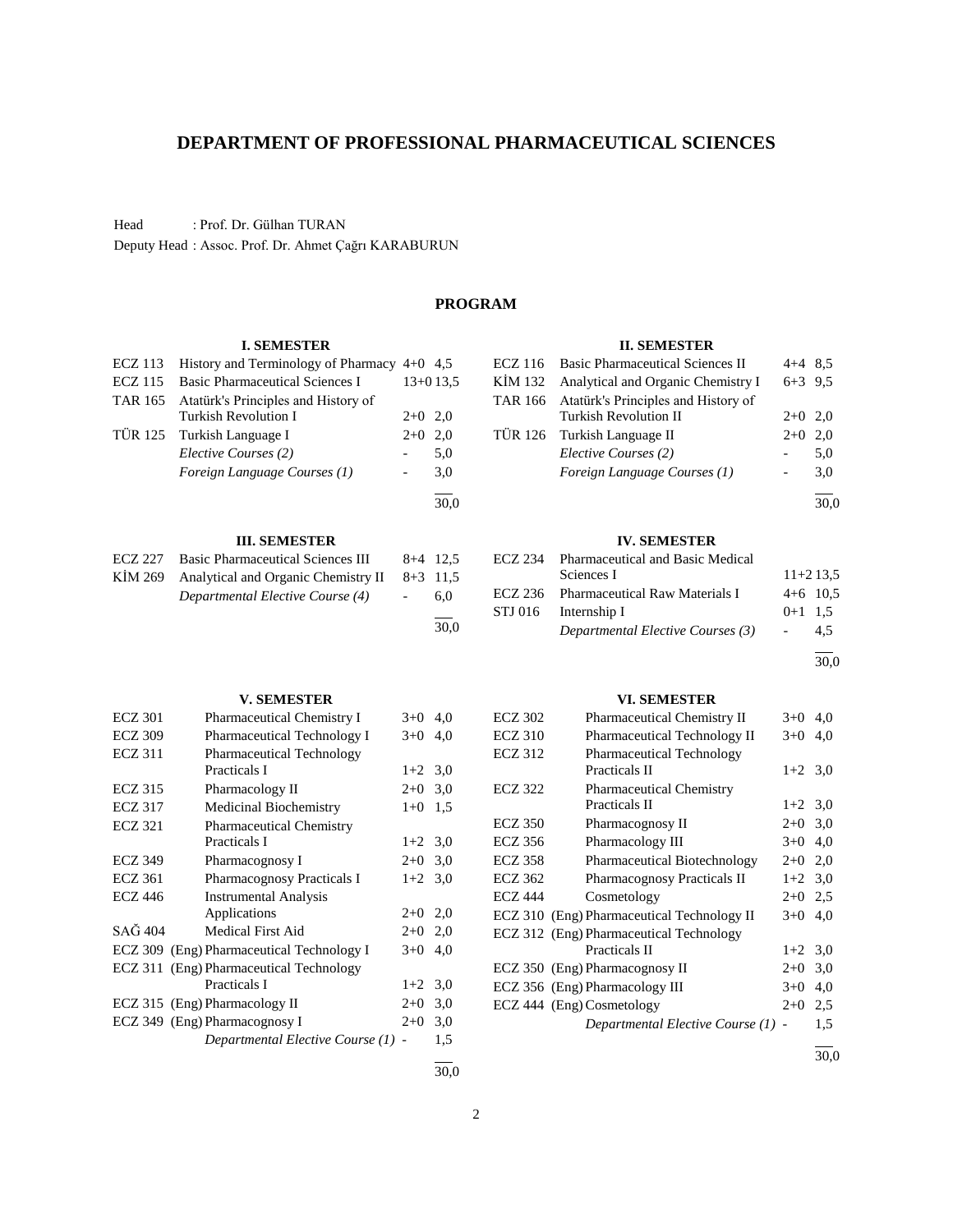# **VII. SEMESTER**

| <b>ECZ 401</b> | Pharmaceutical Chemistry III                       | $2+0$     | 3,0 |
|----------------|----------------------------------------------------|-----------|-----|
| <b>ECZ 411</b> | <b>Pharmaceutical Technology III</b>               | $3+0$     | 4,0 |
| <b>ECZ 413</b> | <b>Pharmaceutical Technology</b><br>Practicals III | $1+2$ 3.0 |     |
| <b>ECZ 421</b> | <b>Pharmaceutical Chemistry</b>                    |           |     |
|                | Practicals III                                     | $1+2$ 3.0 |     |
| ECZ 425        | Pharmaceutical Toxicology I                        | $2+0$     | 3,0 |
| <b>ECZ 427</b> | Pharmacology IV                                    | $3+0$     | 3,0 |
| <b>ECZ 429</b> | Practice of Pharmacology                           | $1+2$ 3.0 |     |
| <b>ECZ 441</b> | Pharmacognosy III                                  | $2+0$     | 3,0 |
| <b>ECZ 443</b> | <b>Pharmacognosy Practicals III</b>                | $1+2$     | 3,0 |
| <b>ECZ 467</b> | Clinical Pharmacy I                                | $2+0$     | 2,0 |
|                | ECZ 411 (Eng) Pharmaceutical Technology III        | $3+0$     | 4,0 |
|                | ECZ 413 (Eng) Pharmaceutical Technology            |           |     |
|                | <b>Practicals III</b>                              | $1+2$ 3,0 |     |
|                | ECZ 425 (Eng) Pharmaceutical Toxicology I          | $2+0$     | 3,0 |
|                | ECZ 427 (Eng) Pharmacology IV                      | $3+0$     | 3,0 |
|                | ECZ 441 (Eng) Pharmacognosy III                    | $2+0$     | 3,0 |
|                |                                                    |           |     |

#### **IX. SEMESTER**

|         | ECZ 859 Pharmacy Administration | $2+0$ 2.0  |
|---------|---------------------------------|------------|
|         | ECZ 875 Graduation Project I    | $1+3$ 4.0  |
| STJ 013 | Internship IV                   | $0+2515.0$ |
|         | Specialization Courses (6)      | 9.0        |
|         |                                 |            |

# **DEPARTMENTAL ELECTIVE COURSES**

| <b>BIY 380</b> | Ethnobotany                           | $1 + 0$ | 1,5 |
|----------------|---------------------------------------|---------|-----|
| <b>ECZ 219</b> | Nutraceutical Compounds and           |         |     |
|                | Products                              | $1 + 0$ | 1,5 |
| <b>ECZ 231</b> | Food Safety and Analysis              | $1 + 0$ | 1,5 |
| <b>ECZ 333</b> | Nomenclature of Organic               |         |     |
|                | Compounds and Drugs Content           | $1 + 0$ | 1,5 |
| <b>ECZ 334</b> | <b>Clinical Parasitology</b>          | $1 + 0$ | 1,5 |
| <b>ECZ 342</b> | Drug Production in Turkey             | $1 + 0$ | 1,5 |
| <b>ECZ 344</b> | Drug Analysis of Biological           |         |     |
|                | Samples                               | $1+0$   | 1,5 |
| <b>ECZ 347</b> | Introduction to Cosmetic Herbs        | $1+0$   | 1,5 |
| <b>ECZ 351</b> | Poisonous Plants of Turkey            | $1 + 0$ | 1,5 |
| <b>ECZ 364</b> | Narcotic Hallucinogenic and           |         |     |
|                | Poisonous Plants                      | $1+0$   | 1,5 |
| <b>ECZ 366</b> | Drug Bioavailability                  | $1+0$   | 1,5 |
|                | ECZ 366 (Eng) Drug Bioavailability    | $1 + 0$ | 1,5 |
| <b>ECZ 420</b> | <b>Essential Oils</b>                 | $1 + 0$ | 1,5 |
|                | ECZ 420 (Eng) Essential Oils          | $1 + 0$ | 1,5 |
| <b>ECZ 439</b> | Natural Products used in              |         |     |
|                | Aromatherapy                          | $1 + 0$ | 1,5 |
| <b>ECZ 452</b> | <b>Active Compounds of Veterinary</b> |         |     |
|                | Drugs                                 | $1 + 0$ | 1,5 |
| <b>ECZ 466</b> | Pollens and Health                    | $1 + 0$ | 1,5 |

# **VIII. SEMESTER**

| <b>ECZ 402</b> | <b>Pharmaceutical Chemistry IV</b>                       | $2+0$     | 3,0 |
|----------------|----------------------------------------------------------|-----------|-----|
| <b>ECZ 412</b> | <b>Pharmaceutical Technology IV</b>                      | $3+0$     | 4.0 |
| <b>ECZ 414</b> | <b>Pharmaceutical Technology</b><br><b>Practicals IV</b> | $1+2$ 3.0 |     |
| <b>ECZ 415</b> | <b>Pharmaceutical Technology</b><br>Practicals           | $1+2$ 3,0 |     |
| <b>ECZ 422</b> | <b>Pharmaceutical Chemistry</b>                          |           |     |
|                | <b>Practicals IV</b>                                     | $1+2$ 3,0 |     |
| <b>ECZ 426</b> | Pharmaceutical Toxicology II                             | $2+0$     | 3,0 |
| <b>ECZ 450</b> | Herbal Drugs Used in                                     |           |     |
|                | Phytotherapy                                             | $2+0$     | 2,0 |
| <b>ECZ 468</b> | Clinical Pharmacy II                                     | $2+0$     | 3,0 |
| <b>ECZ 829</b> | Deontology of Pharmacy and<br>Ethics                     | $1 + 0$   | 1,5 |
|                | ECZ 412 (Eng) Pharmaceutical Technology IV               | $3+0$     | 4,0 |
|                | ECZ 414 (Eng) Pharmaceutical Technology                  |           |     |
|                | <b>Practicals IV</b>                                     | $1+2$     | 3,0 |
|                | ECZ 426 (Eng) Pharmaceutical Toxicology II               | $2+0$     | 3,0 |
|                | Departmental Elective                                    |           |     |
|                | Courses $(3)$                                            |           | 4,5 |
|                |                                                          |           |     |

30,0

### **X. SEMESTER**

| ECZ 406 Pharmaceutical Legislations | $2+0$ 2.0  |     |
|-------------------------------------|------------|-----|
| ECZ 876 Graduation Project II       | $1+3$ 4.0  |     |
| STJ 014 Internship V                | $0+2515.0$ |     |
| <i>Specialization Courses</i> (6)   |            | 9.0 |
|                                     |            |     |

30,0

| <b>ECZ 474</b> | Dermocosmetics and                      |           |  |
|----------------|-----------------------------------------|-----------|--|
|                | Dermocosmetic Products                  | $1+0$ 1.5 |  |
| ECZ 476        | Pharmaceutical Nanotechnology $1+0$ 1,5 |           |  |
| <b>ECZ 846</b> | Medical Waste and Environment $1+0$ 1,5 |           |  |
| <b>ECZ 871</b> | Basic Procedures and                    |           |  |
|                | Calculations in New Drug                |           |  |
|                | Development                             | $1+0$ 1.5 |  |

# **ELECTIVE COURSES**

| <b>BEÖ</b> 155                | <b>Physical Education</b>          | $2+0$     | 2,0 |  |
|-------------------------------|------------------------------------|-----------|-----|--|
| BIL 150                       | <b>Fundamentals of Information</b> |           |     |  |
|                               | Technology                         | $4+0$ 5.0 |     |  |
| <b>ECY 219</b>                | Occupational Health and Safety     | $2+0$ 2,0 |     |  |
| ISN 315                       | <b>Public Relations</b>            | $2+0$ 3,0 |     |  |
| KÜL 199                       | <b>Cultural Activities</b>         | $0+2$ 2,0 |     |  |
| SAN 155                       | <b>Hall Dances</b>                 | $0+2$ 2,0 |     |  |
| SNT 155                       | History of Art                     | $2+0$ 2,0 |     |  |
| SOS 155                       | Folkdance                          | $2+0$ 2,0 |     |  |
| <b>THU 203</b>                | <b>Community Services</b>          | $0+2$ 3.0 |     |  |
| <b>TÜR 120</b>                | Turkish Sign Language              | $3+0$     | 3,0 |  |
| <b>SPECIALIZATION COURSES</b> |                                    |           |     |  |
|                               |                                    |           |     |  |

| ECZ 223 | Pharmacogenomy           | $1+0$ 1.5 |  |
|---------|--------------------------|-----------|--|
| ECZ 313 | <b>Hospital Pharmacy</b> | $1+0$ 1.5 |  |

30,0

30,0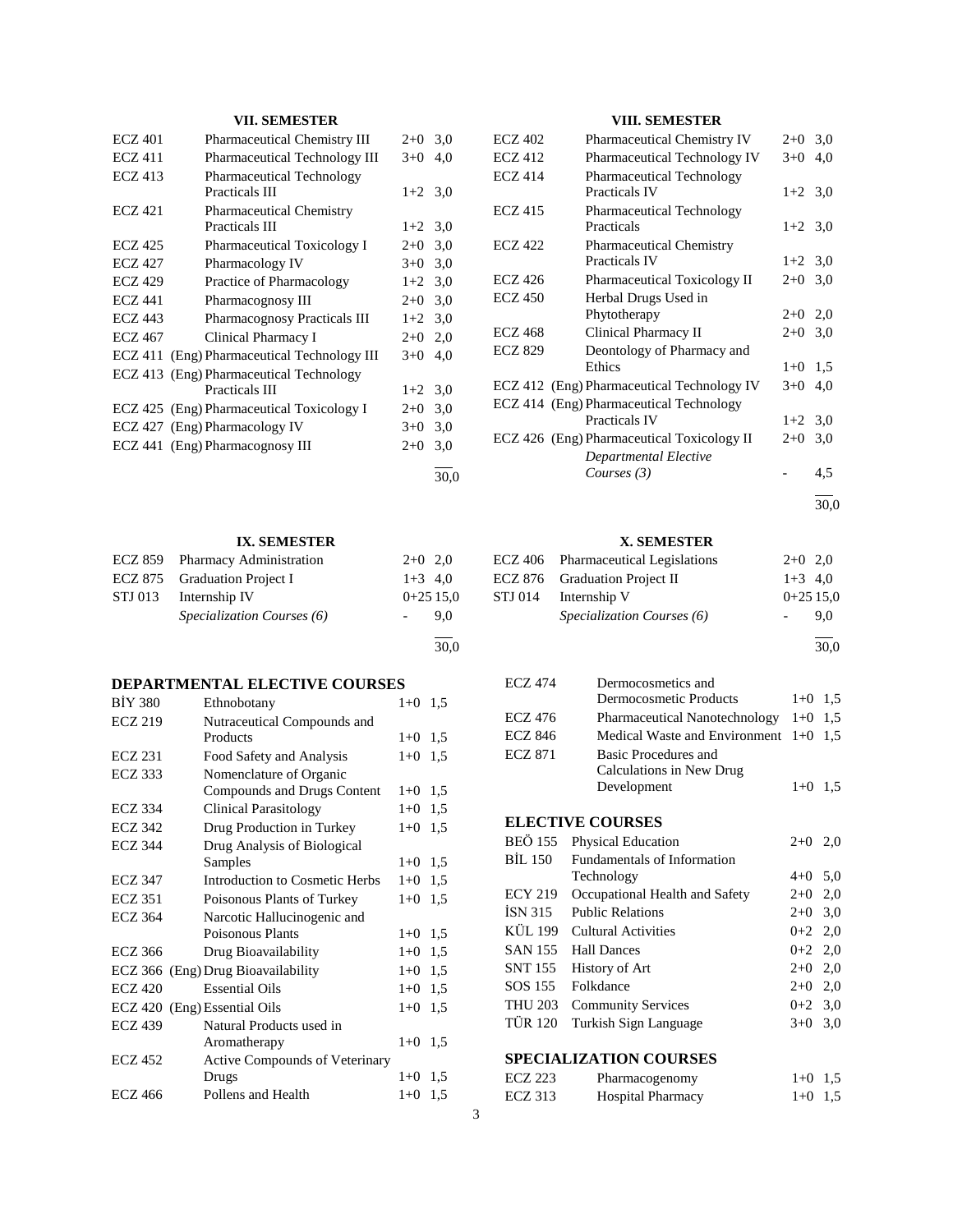| <b>ECZ 327</b> | Drug Stability                              | $1+0$   | 1,5 |
|----------------|---------------------------------------------|---------|-----|
|                | ECZ 327 (Eng) Drug Stability                | $1+0$   | 1,5 |
| <b>ECZ 437</b> | Approved Recombinant                        |         |     |
|                | Antibodies                                  | $1+0$   | 1,5 |
| <b>ECZ 836</b> | Basics of Pharmacokinetics                  | $1+0$   | 1,5 |
| <b>ECZ 843</b> | Practical Symptomatology for                |         |     |
|                | Pharmacists                                 | $1+0$   | 1,5 |
| <b>ECZ 845</b> | Pharmaceutical Engineering                  | $1+0$   | 1,5 |
| <b>ECZ 858</b> | <b>Analysis of Bioelements</b>              | $1+0$   | 1,5 |
| <b>ECZ 862</b> | Perinatal and Pediatric                     |         |     |
|                | Pharmacothereapy                            | $1 + 0$ | 1,5 |
| <b>ECZ 864</b> | Geriatric Pharmacothreapy                   | $1+0$   | 1,5 |
| <b>ECZ 865</b> | <b>Medicinal Teas</b>                       | $1+0$   | 1,5 |
| <b>ECZ 867</b> | Pharmacoeconomics                           | $1+0$   | 1,5 |
| <b>ECZ 872</b> | Innovative Approaches to                    |         |     |
|                | Antisense Technology                        | $1 + 0$ | 1,5 |
| <b>ECZ 878</b> | Pharmacopoeia Analysis                      | $1+2$   | 3,0 |
| <b>ECZ 879</b> | Introduction to Pharmacy Practice $1+2$ 3,0 |         |     |
| <b>ECZ 880</b> | Analysis of Chiral Compounds in             |         |     |
|                | Pharmaceutics                               | $1+0$   | 1,5 |
| <b>ECZ 881</b> | <b>Rational Drug Use</b>                    | $1 + 0$ | 1,5 |
| <b>ECZ 882</b> | Pharmacovigilance and Adverse               |         |     |
|                | Drug Reactions                              | $1+0$   | 1,5 |
|                |                                             |         |     |

|                                 | <b>ECZ 883</b>             | Innovative Pharmacology and                |           |     |  |
|---------------------------------|----------------------------|--------------------------------------------|-----------|-----|--|
|                                 |                            | Drug Screening Strategies                  | $1 + 0$   | 1,5 |  |
|                                 | <b>ECZ 884</b>             | Quality Management of Drug                 | $1+0$     | 1,5 |  |
|                                 | <b>ECZ 885</b>             | <b>Upper Respiratory Tract Diseases</b>    |           |     |  |
|                                 |                            | and Medications                            | $1+0$     | 1,5 |  |
|                                 | <b>ECZ 886</b>             | <b>Medical Devices</b>                     | $1+0$     | 1,5 |  |
|                                 | <b>ECZ 887</b>             | Computer-Aided Drug Design                 | $1+0$     | 1,5 |  |
|                                 | <b>ECZ 888</b>             | Risk Factors for Natural Products $1+0$    |           | 1,5 |  |
|                                 | <b>ECZ 889</b>             | Plants Used in Complementary               |           |     |  |
|                                 |                            | Medicine                                   | $1+0$     | 1,5 |  |
|                                 |                            | ECZ 889 (Eng) Plants used in Complementary |           |     |  |
|                                 |                            | Medicine                                   | $1+0$ 1,5 |     |  |
|                                 | İŞL 321                    | Applied Entreprenneurship                  | $3+1$ 5,0 |     |  |
|                                 |                            |                                            |           |     |  |
| <b>FOREIGN LANGUAGE COURSES</b> |                            |                                            |           |     |  |
|                                 | ALM 175 (Ger) German I     |                                            | $3+0$ 3,0 |     |  |
|                                 | ALM 176 (Ger) German II    |                                            | $3+0$     | 3,0 |  |
|                                 | FRA 175 (Fra) French I     |                                            | $3+0$     | 3,0 |  |
|                                 | FRA 176 (Fra) French II    |                                            | $3+0$     | 3,0 |  |
|                                 | $ING 187$ (Eng) English I  |                                            | $3+0$     | 3,0 |  |
|                                 | $ING 188$ (Eng) English II |                                            | $3+0$     | 3,0 |  |

#### **COURSE CONTENTS**

#### **ALM 175 German I 3+0 3,0**

Greeting and Saying Goodbye; Introducing Yourself and Others; Giving Personal Information About Yourself; Spelling a Word; Counting up to 100; Communicating in Private Life; Telling Profession; Talking About Occupation and Business; Expressing a Problem; Introducing Family; Telling the Time; Planning Events; Making an Appointment; Saying the Names of Foods; Reading the Menu; Ordering in the restaurant; Shopping at the Market; Making A Complaint; Saying the Names of Vehicles; Asking for Address; Understanding Directions; Talking about the Illness; Reading and Writing Dates; Replying to an Invitation; Making Holiday Plans; Understanding and Talking About the Weather Forecast.

#### **ALM 176 German II 3+0 3,0**

Giving Feedback; Making A Suggestion; Asking Questions; Expressing Ideas; Expressing Requests and Fears; Understanding Signs; Giving Directions; Talking about Sports; Reading and Understanding Newspapers; Ordering by Telephone; Preferring a Profession; Talking about Professions; Making a Complaint; Intercultural Communication; Comprehending Instructions for Use; Making Weather Forecast; Reading Literary Texts; Celebrating; Comprehending and Giving Recipe; Identify Things; Comprehending Adventure Stories and Movies.

#### **BEÖ 155 Physical Education 2+0 2,0**

Definition of Physical Education and Sports; Aims, Disadvantages of Inactive Life; Various Activities for Physical Education; Recreation; Human Physiology; First

Aid; Sports Branches: Definition, Rules and Application; Keep Fit Programs.

#### **BİL 150 Fundamentals of Information Technology 4+0 5,0**

Introduction to Computer: History of Computer; Operating Systems: Introduction to operating systems; Office Software-Word Processors and Document Systems: General Characteristics of the Office Software; Office-Software-Spreadsheets Programs: Spreadsheets Programs; Office Software-Presentation Programs: Presentation Programs; E Mail-Personal Communication Management: General Characteristics of the E Mailing System; Effective use of the Internet and Internet Security; Network Technologies. Computer Hardware and Error Detection: Types of Computers; Social Networks and Social Media: Social Media and Introduction to Social Media; Special Application Software: Multimedia; Law and Ethics of Informatics: Intellectual Property and Informatics Law; E-Learning: Developments in E-Learning; E-Government Applications; Computer and Network Security; Latest Strategic Technologies of Informatics: Factors Affecting Technological Developments.

#### **BİY 380 Ethnobotany 1+0 1,5**

Description of Ethno botany; History of Ethno botany; General use of plants; Plant structures for Ethno botanical use; Aim of plants use; Ethno botanical investigations methods; Collecting and identifying plants; Ethno botany in Turkey; Linguistics in Ethno botany and Turkish plant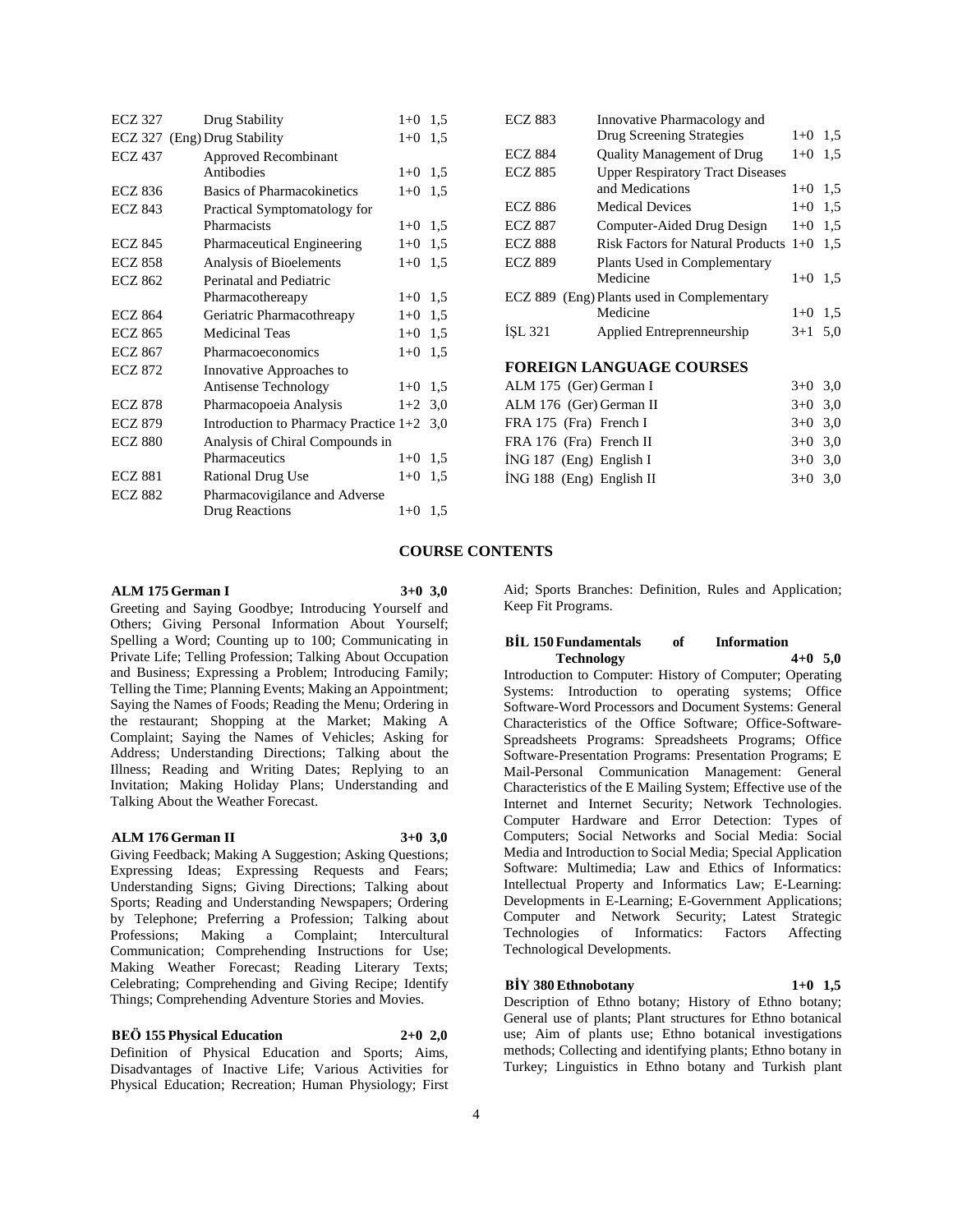names; Different uses of plants in Turkey; Wild plants used for nutriment in Turkey.

**ECY 219 Occupational Health and Safety 2+0 2,0** Concept and Importance of Occupational Health and Safety; Legal Status of Occupational Health and Safety: Occupational Health and Safety Law, Turkish Labour Law; Physical Risk Factors: Noise, Vibration, Thermal comfort, Pressure; Chemical Risk Factors: Health and safety precautions when working with chemical substances, Work with carcinogens and mutagenic substances; Biological Risk Factors: Bacteria, Fungi, Viruses, Parasites, Cell culture; Accidents at Work: The Concepts of Work Accidents, Danger, Risk, Causes of work accident; Occupational Diseases; The Board of Risk Assessment and Occupational Health and Safety; Emergency Situations; First Aid; Personal Protective Equipment.

**ECZ 113 History and Terminology of Pharmacy 4+0 4,5** Definition of Pharmacy; Developments in Pharmacy; Pharmacy in Antiquity; Pharmacy in the Middle Ages; Pharmacy in the Middle East and Anatolian Turks; Pharmacy in the Ottoman Empire; Pharmacy in the Republic of Turkey; Pharmaceutical Departments and Basic Terms: Analytical chemistry, Biochemistry, Pharmaceutical administration, Clinical pharmacy, Pharmacognosy, Pharmacology, Clinical pharmacy, Pharmacognosy, Pharmaceutical biotechnology, Pharmaceutical botany, Pharmaceutical chemistry, Pharmaceutical microbiology, Pharmaceutical technology, Pharmaceutical toxicology; Publications Related to Pharmacy; Codex Pharmacopoeia and Their Sections; Current Pharmaceutical Education; Working Areas of Pharmacists.

**ECZ 115 Basic Pharmaceutical Sciences I 13+0 13,5** Characteristics of Organisms; Cell; Water; Minerals and Electrolytes; Basic Biomolecules; Animal and Herbal Tissues; Material and Energy; Atom and Molecule; Periodic Table; Chemical Bonds; Gases; Chemical Reactions; Radioactivity; Unit Systems; Kinetic and Potential Energy; Light and Optics; Fluid Mechanics; Physical Quality Control Methods; Numbers and Arithmetic Operations; Equations and Inequalities; Functions; Logarithm; Trigonometry; Derivative; Integral; Basic Terminology of Statistics; Sampling Distributions and Analyses; Hypothesis Tests; Regression Analysis; Recognition of Laboratory Equipment and Chemical Materials; Laboratory Accidents and Precautions.

**ECZ 116 Basic Pharmaceutical Sciences II 4+4 8,5** Classification of Organisms; Nomenclature and Identification of Plants; Flora of Turkey and Related Works and Herbaria; Nomenclature of Drugs; Regnum Plantae; Description of Plants: Root, stem, leaf, flower and fruit; Introduction of the Light Microscope; Plant Cell Supporting Tissue; Stoma and Epidermis; Crystals; Glandular and Nonglandular Hair; Leaf and Fruit Morphology; Plant Families and Drugs with Pharmaceutical Importance; Drug Morphology.

#### **ECZ 219 Nutraceutical Compounds and Products 1+0 1,5**

Introduction to Nutraceuticals and Functional food; Importance of Nutraceuticals and Functional Food in Human Health and Diseases; Status and Nutraceuticals Trade and Functional Food in Turkey; European Union and the World; Importance of Trace Compounds in Nutrition; Problems Faced in the Production and Control of Nutraceuticals; Important Nutraceuticals: Vitamins, Antioxidants, Minerals, Fatty acids, Nucleotides, Amino acids, Phytosterols, Probiotics, Beta-carotene, Proteins, Plant extracts; Standardization and Stability of Nutraceuticals.

#### **ECZ 223 Pharmacogenomy 1+0 1,5**

Genetic Material; Structure and Functions of Genes; Description of Pharmacogenomic and Pharmacogenetic; Importance of Pharmacogenomic and Pharmacogenetic in Response and Development of Drugs; Effects of Genetic Factors in Drug Pharmacokinetic and Pharmacodynamics; Pharmacogenomic and drug distributions, Pharmacogenomic and drug targets, Pharmacogenomic and side effects of drugs; Gene Expression and Polymorphism Methods; Pharmacogenetic Samples of Drug Metabolizing Enzymes, Receptors and Drug Tarnsporters; Gene Therapy; Pharmacogenomic and Proteomics; Significance of Pharmacogenomics in Pharmacy Education and Practice.

**ECZ 227 Basic Pharmaceutical Sciences III 8+4 12,5** Metabolism and Energy; Protein and Metabolism; Enzymes and Catalytic Activities; Nucleic Acids; Protein Synthesis; Gene Expression; Root, Trunk, Leaf, Flower, and Fruit; Plant Cell Supporting Tissues; Stomata Epidermal Hairs; Leaf and Fruit Morphology; Plant Families and Drugs with Pharmaceutical Importance; Drug Morphology; Human Microbiology; Pathogenesis, Virulence and Infection Mechanisms; Immune Response; Resistance and Immunity; Immunological Tolerance; Immunosuppression; Autoimmunity; Serology.

**ECZ 231 Food Safety and Analysis 1+0 1,5** Importance of Food Safety and Analysis: Analyses and safety of critical control points in food technology, Methods selection and evaluation of analysis results, Protein analyses, Oil analyses, Carbohydrate analyses, Vitamin analyses, Analysis of inorganic elements, Some special analyses (Water, dairy products, meat, sweet food etc.), Food additives, Food conservation methods, Food contaminations.

#### **ECZ 234 Pharmaceutical and Basic Medical Sciences I 11+2 13,5**

Anatomical Structure of Human Body; Carbohydrates, Lipids, Vitamins and Hormones; Biochemical Assays of Biomolecules; Basic Drug Information; Drug Application Routes; Pharmacokinetics: Absorption, Distribution, Metabolism and Elimination; Pharmacodynamics; Drug Impact Locations; Factors Affecting Drug Effect; Drug Interactions; General Principles of Toxicology; Non-Oral Toxicity; Toxic Agents; Toxicology Applications; Emergency Aid and Intervention to Wounds, Burns, Trauma and Other Complications in Human Body; Inflammation;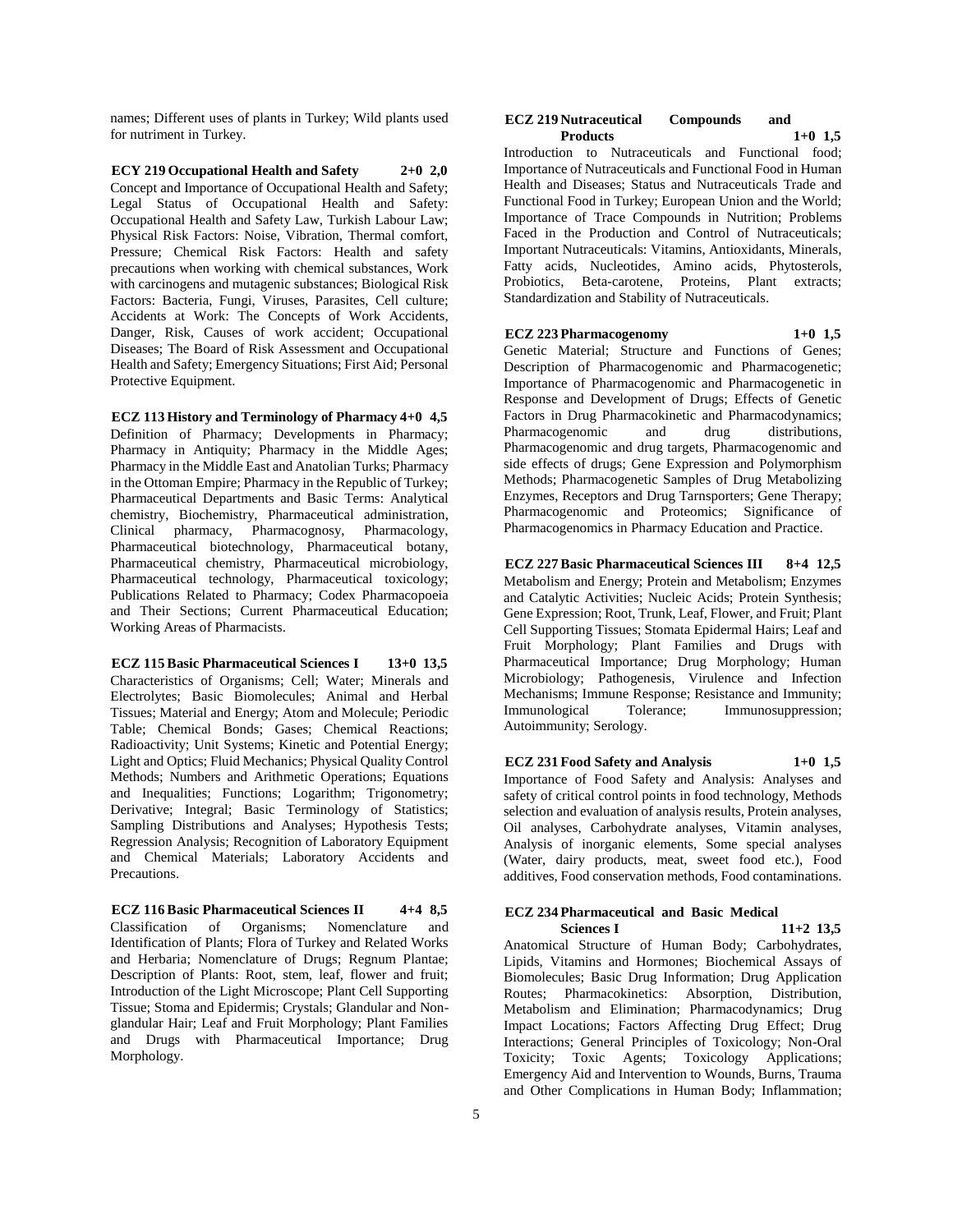Necrosis; Cell and Tissue Pathogenesis; Introduction to Pharmaceutical Technology and Basic Information.

**ECZ 236 Pharmaceutical Raw Materials I 4+6 10,5** Definition and History of Pharmacognosy and Pharmaceutical Chemistry; Natural Products; Cultivation and Trade of Herbal Drugs; Biosynthesis: Primary and secondary metabolites; Biotechnological Methods in Pharmacognosy: Microbial Biotransformation: Classification of Drugs by Thermodynamic Activities; Drug-Receptor Interactions; Structure-Activity Relationships; Drug Structure and Metabolism; Drug Design and New Drug Development; Separation, Purification and Spectroscopic Methods and Procedures Applied to Synthetic and Natural Products; Synthesis Applications; Applications of Qualitative and Quantitative Analysis.

**ECZ 301 Pharmaceutical Chemistry I 3+0 4,0** Factors Affecting Drug Action: Physicochemical factors: Solubility, Ionization, Steric factors; Chemical Properties; Chemical Bonds; Structural Properties; Some Functional Group's Addition to Activity: Isotheres and bioisostherism; Ways of Drug Metabolism: Phase I, Phase II reactions; Narcotic Anesthetics; Central Nerve System Drugs; Hypnotics and Sedatives: Physicopharmaceuticals, Tranquilizers, Neuroleptics, Antidepressants, Anticonvulsants, Central muscle relaxants.

**ECZ 302 Pharmaceutical Chemistry II 3+0 4,0** Histamine and Antihistaminics: Histamine H1 and Histamine H2 receptor blockers; Local Anesthetics; Analgesics: Narcotic analgesics, Non-narcotic analgesics; Peripheric Nerve System Drugs: Cholinergic, Anticholinergic, Adrenergic, Antiadrenergic: a1-a2, B1, B2 agonist, Antagonist drugs; Chemical Properties and Ways of Synthesis; Metabolism; Structure-Activity Relationships.

**ECZ 309 Pharmaceutical Technology I 3+0 4,0** Water: Preparation of distilled and deionized water; Solutions: Conditions and kinetics of solubilization; Aromatic solutions: Preparation and use; Non-aqueous Solutions: Syrups, Glyceryl solutions, Collitories, Lotions, Enemas, Their preparation and use; Aerosols; Rheology; Macromolecular Materials; Colloidal Materials and Preparations; Suspensions; Emulsions.

#### **ECZ 310 Pharmaceutical Technology II 3+0 4,0**

Ointments: General knowledge about ointment vehicles, Their preparation and packaging, Their physical, chemical and microbiological controls in vitro and in vivo studies; Suppositories: General knowledge and controls of vehicles like P.E.G., Witepsol and cacao oil, Preparation and controls of suppositories; Ovules: Ovules prepared using P.E.G., Witepsol, cacao oil and glycerine-gelatine-water vehicles; Surgical Materials: Gauze, Cotton, Flaster, etc; Cera; Pastes; Dental Pastes; Bougies; Soaps; Extraction; Radiopharmaceutics; Contamination; Improvement of Taste; Dyes; Antioxidant Materials.

#### **ECZ 311 Pharmaceutical Technology Practicals I 1+2 3,0**

Weighing: Use of weighs, Weighing powders, Liquids and semi-solids in various amounts; Measurement: Measurement of liquids; Dilution of Alcohol: Preparation of low degree alcohol using 96 degree alcohol; Solutions: Oxygen water, Aqueous iodine solutions, Aromatic solutions: Mentha, Melissa, Cinnamon; Potions: Riviere potion; Collitories: Iodine; Syrups: Simple syrup, Belladone syrup; Emulsions: Liquid paraffine, Olive oil, Castor oil emulsions; Suspensions: Zinc oxide, Barium sulfate suspensions.

#### **ECZ 312 Pharmaceutical Technology Practicals II 1+2 3,0**

Ointments: With boric acid, Ichtiyole, etc; Creams: Hand, Cleansing, Cold, Shaving, Baby creams, etc; Powders: Compact powders; Sun Preparations: Photodamage, Sun filter creams, etc; Deodorants: Creams and gels; Lotions: Pre- and post-shaving lotions, etc; Pastes; Cleansing milk; Oral waters; Shampoos.

#### **ECZ 313 Hospital Pharmacy 1+0 1,5**

Responsibilities and Duties of Hospital Pharmacists; Drug Production and Equipment Used in Pharmacy; Hospital Organization; Pharmacy Organization and Personnel; Magisterial Drug Production at Hospital; Central Sterility Room or Sterile Cabin; Preparation of Budget; Purchasing and Inventory Control; Drug Pricing at Hospitals; Stocking Drugs; Narcotics and Their Control Under Storage; Control of Special Drugs; Drugs Used in Inpatient and Outpatient Treatment; Radioisotopes and Pharmacists; Safe Usage of Drugs at Hospitals; Relationship between Pharmacists and Other Hospital Employees; Medical Representative-Pharmacist Relationship.

#### **ECZ 315 Pharmacology II 2+0 3,0**

Infectious Diseases and Chemotherapeutics; Antibiotics with Narrow and Broad Spectra; Penicillin and Cephalosporins; Antibiotics of Macrolide Group; Tetracyclines; Antibiotics of Aminoglycoside Group; Quinolones; Sulfonamides; Urinary Antiseptics; Antituberculins and Antilepral Drugs; Antiviral Drugs and AIDS Therapy; Antiprotozoal Drugs; Anthelmintic Drugs; Antifungal Drugs; Drugs against Ectoparasites; Cancer and Antineoplastic Drugs; Drugs Effective on Immune System; Otakoids; Histamine and Antihistaminic Drugs; Serotonin; Plasma Quinines; Angiotensins; Endothelins; Nitric oxide; Atrial Natriuretic Peptide; Prostaglandins and Leukotrienes.

#### **ECZ 317 Medicinal Biochemistry 1+0 1,5**

Introduction to medicinal biochemistry; Importance of enzymes in diagnosis; Description of enzyme and izoenzyme; Classification of enzymes; Targets for enzymes; Carbohydrates metabolism disorders; Lipids of plasma and arteriosclerosis; Iron metabolism; Importance of hormones in clinic; Tumor markers; Development of cancer; Protein tumor markers; Enzyme tumor markers; Hormones tumor markers; Secreted tumor antigens.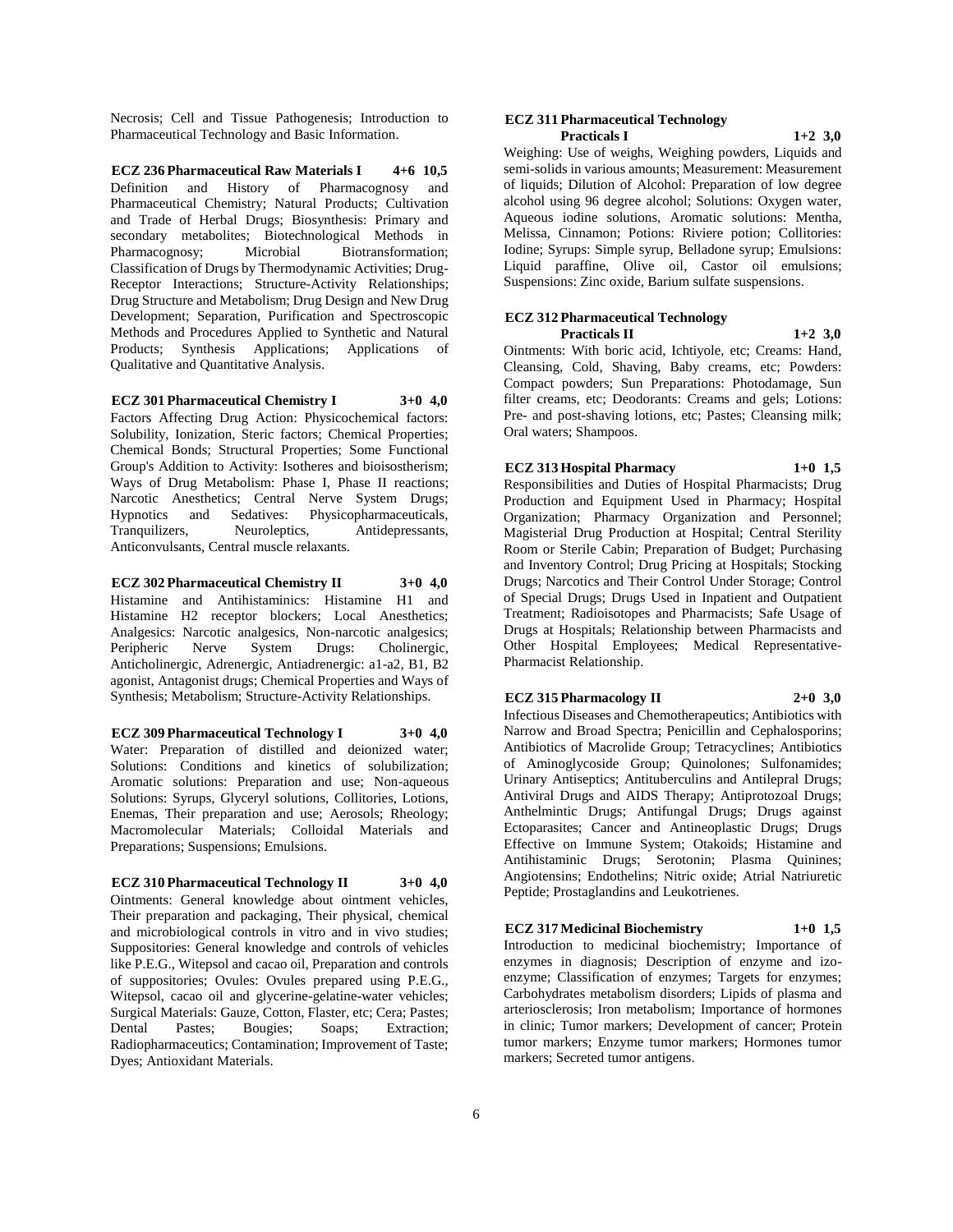**ECZ 321 Pharmaceutical Chemistry Practicals I 1+2 3,0** Organic Syntheses: Materials and methods used in organic syntheses; Methods of Extraction and Purification: Distillation; Crystallization; Physical methods; Chromatographic methods; Electrophoresis; Determination of melting point; Investigation of Reaction Mechanisms: Yields of reactions and factors affecting yield; Some Synthetic Methods Synthesis of Some Organic Compounds; Uv and Ir Spectroscopic Techniques and Their Applications; Spectral Methods In Reaction Control and in Structure Elucidation.

#### **ECZ 322 Pharmaceutical Chemistry Practicals II 1+2 3,0**

Organic Syntheses: Materials and methods used in organic syntheses; Methods of Extraction and Purification: Distillation; Crystallization; Physical methods; Chromatographic methods; Electrophoresis; Determination of melting point; Investigation of Reaction Mechanisms: Yields of reactions and factors affecting yield; Some Synthetic Methods; Synthesis of Some Organic Compounds; Nmr and Mass Spectroscopic Techniques Besides Uv and Ir and Their Applications; Spectral Methods in Reaction Control And In Structure Elucidation.

#### **ECZ 327 Drug Stability 1+0 1,5**

Definition and Classification of Stability; Preparation of Stability Protocol; Climate Zones; Factors Affecting Stability; Reaction Orders; Reaction Rate and Influence of Temperature on Reaction Rate; Stability Test Laboratories and Stability Cabins; Accelerated and Long Term Stability Tests; Stabilizing Agents; Stability Control Criteria According to Pharmaceutical Forms.

#### **ECZ 327 Drug Stability 1+0 1,5**

Definition and Classification of Stability; Preparation of Stability Protocol; Climate Zones; Factors Affecting Stability; Reaction Orders; Reaction Rate and Influence of Temperature on Reaction Rate; Stability Test Laboratories and Stability Cabins; Accelerated and Long Term Stability Tests; Stabilizing Agents; Stability Control Criteria According to Pharmaceutical Forms.

#### **ECZ 333 Nomenclature of Organic Compounds and Drugs Content 1+0 1,5**

Classification of organic compounds according to the chemical chain, Aliphatic compound, Saturated hydrocarbons (alkenes), Semisaturated hydrocarbons (alkenes), Unsaturated hydrocarbons (alkynes), Cyclic compound, Cyclic hydrocarbons or homocyclic compounds, Heterocyclic compounds, Classification of organic compounds according to the functional groups on the chemical chain;Active unsaturation, Alcohol and phenol, Ether and phenolic ether, Metal salts of alcohols (alcoholate or alkoxide) and phenols (phenolate or phenoxide), Epoxide, Alkyl and aryl halides, Functional groups bearing carbonly moiety, Nitrogen bearing functional groups, Sulphur bearing functional groups, Polyfunctional groups, Nomenclature of some selected samples of organic compounds having therap.

# **ECZ 334 Clinical Parasitology 1+0 1,5**

Scope of the Clinical Parasitology, Protozoa, (Intestinal, Urogenital, Blood and Tissue Protozoa), Trematodes, Cestodes, Nematodes (Intestinal and Tissue Nematodes, Larval Nematodes), Pathogenesis and Epidemiology, Clinical Findings, Diagnosis, Treatment and Control of the Parasitical Enfectinons.

**ECZ 342 Drug Production in Turkey 1+0 1,5** Research-Development Studies on Drugs; Production Methods of Starting Material for Drugs; Production Methods of Aspirin and Paracetamol in Industry; Production Methods of Tranquillizers Penicilline Derivatives: Chemotherapeutics; Sulphonamide derivatives and trimethoprim; Production Methods of Some Compounds Produced in Turkey by Using Industrial Waste.

**ECZ 344 Drug Analysis of Biological Samples 1+0 1,5** Biological fluids, Storage of samples, Extraction methods, Drying organic phase, Source of contaminants and artifacts, Analysis methods, Method selection, Evaluation of results.

**ECZ 347 Introduction to Cosmetic Herbs 1+0 1,5** Introduction to Cosmetic Herbs; History of the Use of Cosmetic Herbs; Substances Used in Natural Cosmetic Products; Production Techniques; Herbal Preparations and Ingredients; Plants Used in Cosmetic Preparations: Aloe vera, Anthemis nobilis, Camellia sinensis, Calendula officinalis, Hedera helix, Lawsonia inermis, Melaleuca alternifolia, Matricaria chamomilla, Salvia officinalis, Urtica dioica, Hamamelis virginiana, Vitis vinifera...; Skin Structure and Cosmetic Plants Effective on Skin; Hair Structure and Cosmetic Plants Effective on Hair; Herbal Baths; Shower Gels and Oils; Perfume and Plants Used in Perfumery.

# **ECZ 349 Pharmacognosy I 2+0 3,0**

Description of Pharmacognosy, History, Associated Sciences; General Information on Cultivation, Harvesting, Drying, Storage, Packaging and Trade of Plant Drugs; Extraction and Distillation Methods for Herbal Drugs, The Purification and Production of Active Ingredients from Plant Drugs; Quality Control and Standardization of Herbal Drugs; Production of Natural Drugs by Microbial Transformation; General Information on Carbohydrates, Gums, Mucilages; Qualitative and Quantitative Tests of Plant Drugs.

#### **ECZ 350 Pharmacognosy II 2+0 3,0**

Glycosides: Description, Classification (Cyanogenic glycosides, Flavone glycosides, Anthracene glycosides, Anthraquinones, Coumarins, Steroidal and Triterpenic saponins etc.), Chemical structures, Qualitative and quantitative tests, Plant drugs; Alkaloids: Description, Classification (Pyrol, Pyridine, Indole, Quinoline, İsoquinoline, İmidazole, Tropane, Diterpene, Steroidal, Terpenoidal alkaloids etc.), Chemical structures, Qualitative and quantitative tests, Plant drugs; Enzyme and Protein Drugs Used as Natural Products.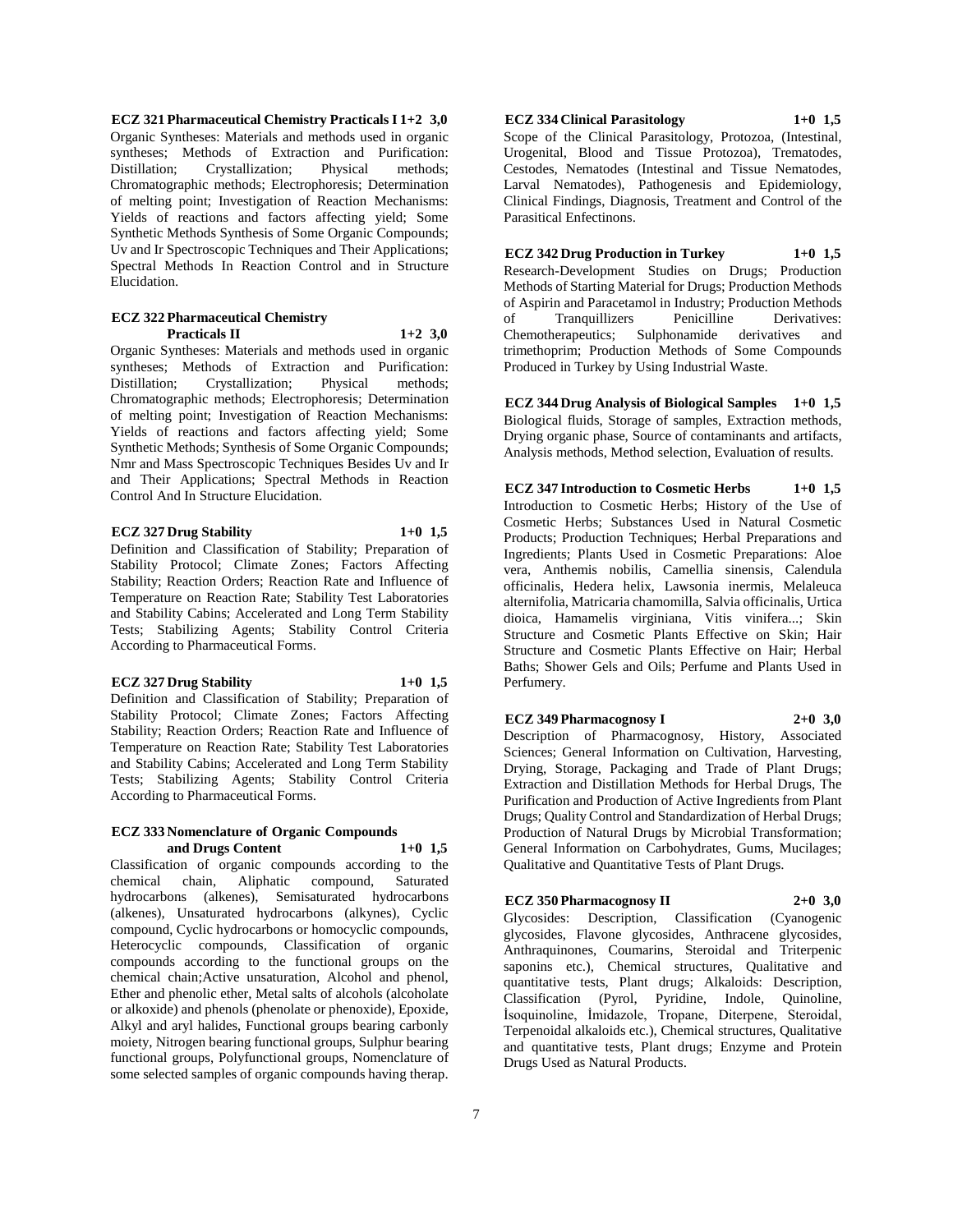**ECZ 351 Poisonous Plants of Turkey 1+0 1,5** Description of Poisonous Plants and Mushrooms; Plant and Mushroom Poisoning (General Information, Statistical data, Cases in Turkey); Toxic Constituent of Plants: Cardiotonic glycosides bearing plants, (Digitalis, Scilla, Nerium), Alkaloid bearing plants (Colchicum, Veratrum, Aconitum, Delphinium, Viscum album, Taxus baccata, Ricinus communis, Papaver somniferum, Cannabis sativa, Secale cornutum, Ipomoea, Peganum harmala, Atropa bellodonna, Hyoscyamus niger, Mandragora autumnalis, Erythroxylon coca), Classification of the species, Definition of macroscopical and microscopical characteristics, Habitats and distribution; Causes of Mushroom Poisoning.

#### **ECZ 356 Pharmacology III 3+0 4,0**

An Overview of the Nervous System; Introduction to Autonomic Nervous System; Parasympathetic System Related Drugs; Sympathetic System Related Drugs; Introduction to Central Nervous System; General Anesthetic and Local Anesthetic Drugs; Hypnosedative and Anxiolytic Drugs; Antiepileptic and Central Nervous System Stimulants; Neuromuscular Blockers and Centrally Acting Striated Muscle Relaxants; Drugs Used for the Treatment of Parkinson's Disease and Other Movement Disorders; Drugs Used for Emotional Disorders; Antipsychotic Drugs; Nonsteroidal Anti-inflammatory Drugs; Opioid Analgesics; Alcohols, Drug Abuse and Addiction.

#### **ECZ 358 Pharmaceutical Biotechnology 2+0 2,0**

Biotechnology: Definition, Use of biotechnology in food industry, medicine, enzyme, plant, environment, genetics; Pharmaceutical Biotechnology: Definition, Structures and functions of DNA, Vectors and DNA technology, Gene cloning, Cell fusion techniques; Pharmaceutical Biotechnology Products: Hormones, Enzymes, Monoclonal antibodies; Drugs of Peptide/Protein Structure: Oligosaccharides, Recombinant vaccines, Therapeutic proteins and their purification, eliminations and formulations; Adjuvants: Antisense Technology.

#### **ECZ 361 Pharmacognosy Practicals I 1+2 3,0**

Identification of Plant Drugs: Organoleptic properties (Color, Smell, Taste, Appearance), Macroscopical properties (According to the type of the drug, Dimensions, Leaf shape, Type of inflorescence, etc.), Identification of powdered drugs (Maydis amylum, Scillae bulbus, Quercus cortex, Salviae folium, Caryophyllae flos, Rhei radix, etc.) by staining with reagents (Chloralhydrate, SarTur reagent, Sudan III, Ink, Water); Using Identification Keys for Identification of Unknown Drugs; Extraction: Selection of solvent for extraction; Chromatography: Principles of thin layer chromatography (TLC) and separation of atropine and papaverine

# **ECZ 362 Pharmacognosy Practicals II 1+2 3,0**

Carbohydrates: Identification tests, Gums and identification tests, Mucilages, Identification tests for agar, Swelling Index; Phenolics: Test for total phenolic amount, Glycosides: Identification tests for Cyanogenic, Flavon, Anthracene, Cardiotonic glycosides, and saponins, Swelling index,

Extraction and isolation of aescin, Investigations on laxative tablets; Alkaloids: General identification tests, Identification of xanthine derivatives and tropane alkaloids, Total alkaloid assay and examination of alkaloids by TLC in Chinae cortex, Isolation of caffeine from Theae folium; Pharmacopoeial Analysis on a Plant Drug; Halucinogenics: Identification Tests for Cannabis.

# **ECZ 364 Narcotic Hallucinogenic and Poisonous Plants 1+0 1,5**

Plant and Mushroom Poisoning; Toxic Constituent of Plants; Narcotic and Hallucinogenic Plants: Classification, Macroscopic and microscopic characteristics, Habitats and distribution, Narcotic plants, Cardiotonic glycosides bearing plants; Alkaloid-Bearing Plants; Mushroom Poisoning; Causes of Mushroom Poisoning; Mushroom Poisoning in Turkey; Hallucinogenic mushrooms, Poisonous mushrooms; Species Causing Coprinus Syndrome; Species Causing Muscarine Syndrome; Species Causing Pantherina Syndrome; Species Causing Paxillus Syndrome; Species Causing Gyromitra Syndrome; Species Causing Phalloides Syndrome.

# **ECZ 366 Drug Bioavailability 1+0 1,5** Physicochemical Approaches to Drug Absorption; Drug

Dissolution and Solubility; Prediction of Bioavailability; Prodrugs; Bioavailability/Bioequivalence and Their Importance; Regulations on the Evaluation of Bioavailability and Bioequivalence; Drug Absorption Mechanisms; Basics of Bioavailability and Bioequivalence; Pharmaceutical Factors Affecting Bioavailability and Bioequivalence; Pharmacokinetic Approaches to Bioavailability and Bioequivalence.

#### **ECZ 366 Drug Bioavailability 1+0 1,5**

Physicochemical Approaches to Drug Absorption; Drug Dissolution and Solubility; Prediction of Bioavailability; Prodrugs; Bioavailability/Bioequivalence and Their Importance; Regulations on the Evaluation of Bioavailability and Bioequivalence; Drug Absorption Mechanisms; Basics of Bioavailability and Bioequivalence; Pharmaceutical Factors Affecting Bioavailability and Bioequivalence; Pharmacokinetic Approaches to Bioavailability and Bioequivalence.

**ECZ 401 Pharmaceutical Chemistry III 2+0 3,0** Drugs Affecting Digestion Channel: Emetics; anti-emetics; Drugs Enhancing Gastric Acidity: Antacids and gastric secretion inhibitors; Collagogs; Drugs Used in Hepatic Dysfunctions: Laxatives; Anti-diarrheae drugs; Diagnostic Drugs; Drugs Affecting Endocrine System: Steroids.

**ECZ 402 Pharmaceutical Chemistry IV 2+0 3,0** Antibacterial Drugs: Sulfonamides; Urinary antibacterial; Antibiotics; Antihelmentic Drugs: Antinematodes; Sestodes; Trematodes; Filarias; Antifungal Drugs: Anticoagulants; Antitussives; Drugs Used Against Gout and Hyperurisemia and Antineoplastic Drugs.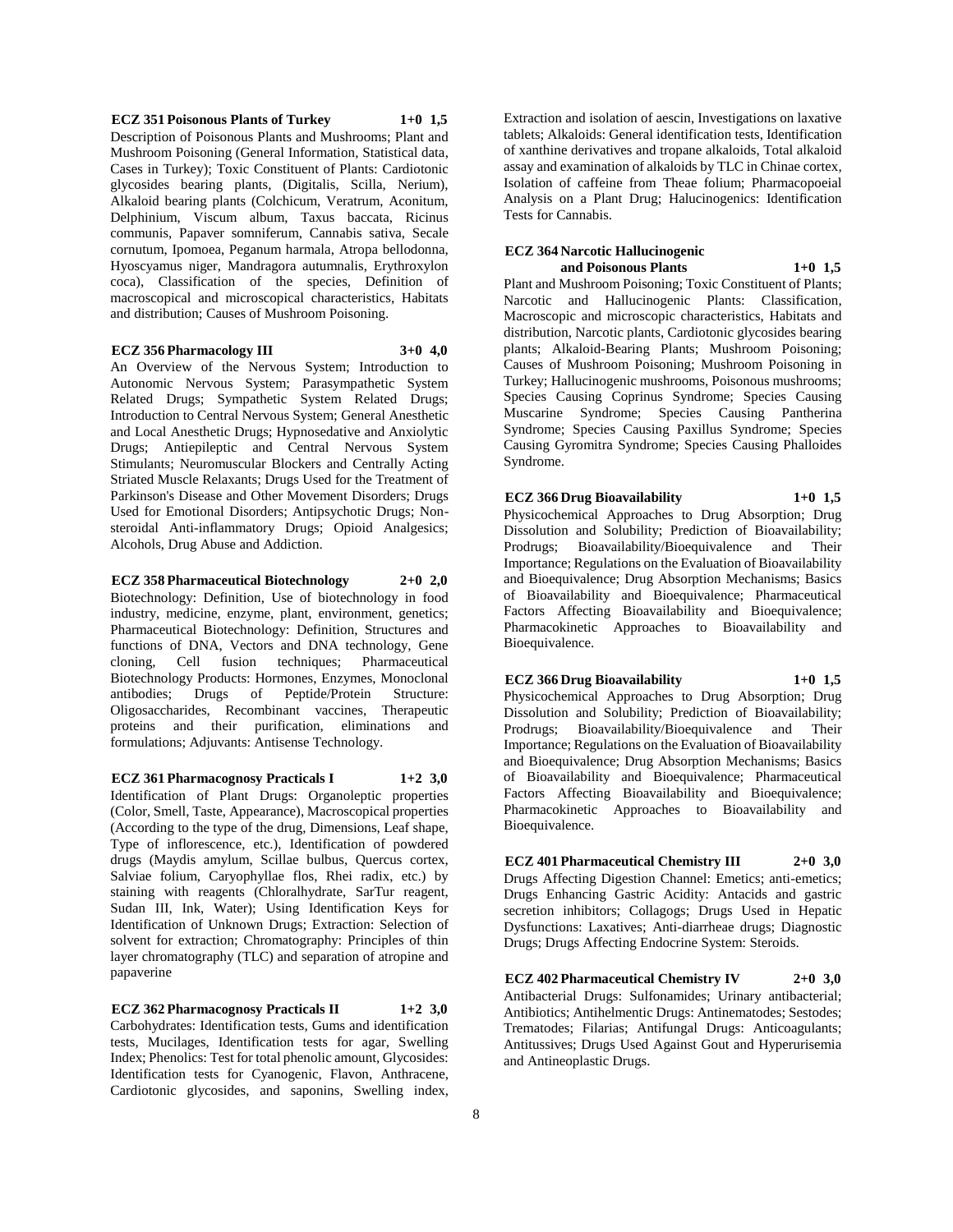**ECZ 406 Pharmaceutical Legislations 2+0 2,0** Codex Law no. 767; Pharmaceutical and Medical Law no. 1262; Law no. 6197 on Pharmacists and Pharmacies; Regulation of 13.10.1992 on Pharmacies and Services of Pharmacies; Requirements for Opening a Pharmacy or Pharmaceutical Warehouse; Drugs That Must Be Available in Pharmacy; Books That Must Be Kept in Pharmacy; Deontology Regulation of Turkish Pharmacists; Law no. 6643 on Turkish Pharmacists' Association; Declaration of 14.08.1984 on Drug Prices; Law no. 3977 on Cosmetics; Regulation on Cosmetics.

**ECZ 411 Pharmaceutical Technology III 3+0 4,0** Contamination; Parenteral Solutions: Isotonicity; Isohidrocity; Sterilization; Sterility and Pyrogenity Testing; Ophthalmic Preparations: Preparation and sterilization of eye drops; Powders; Paquets; Cachets; Pilules; Granules; Pastilles; Capsules: Soft capsules, Controls of capsules; Microcapsules: Methods of microencapsulationcoacervation; Phase Separation; Polymerization; Electrostatic; Mechanical Methods; Vapor Condensation.

**ECZ 412 Pharmaceutical Technology IV 3+0 4,0** Tablets; Coated Tablets; Controls on Tablets; Dragees; Preparations with Long-Term Effects: Depot preparations; Novel Drug Delivery Systems: Microparticles, Liposomes, Nanoparticles, Bioadhesive systems; Packaging Materials; Biopharmacy; Pharmacokinetics: Absorption, Distribution, Metabolism and Elimination of drugs; Stability; Incompatibility; Prescription; GMP (Good Manufacturing Practice); GLP (Good Laboratory Practice).

#### **ECZ 413 Pharmaceutical Technology Practicals III 1+2 3,0**

Parenteral Solutions: Preparation of parenteral solutions; Isotonicity; Isohidrocity; Sterilization: Tests of sterility and Pirogenity and other controls; Ophthalmic Solutions: Preparation and sterilization of eye drops; Calculation of isotonicity; Opthalmic baths; Nasal Drops; Ear Drops; Paquets; Hard Gelatine Capsules: Their calculation and preparation; Pilules; Suppositories: Preparation and quality controls of rectal and vaginal suppositories.

#### **ECZ 414 Pharmaceutical Technology Practicals IV 1+2 3,0**

Granules: Granulation techniques-dry and wet granulation; Effervescent granules; Controls on granules; Tablets: Preparation of tablets-direct Compression; Dry and wet granulation methods; Controls on tablets; Effervescent Tablets: Their preparation and controls; Preparation of Dragees: Sugar coating processes; Film Coating: Film coating processes; Controls of Coated Dosage Forms; Controls of Surgical and Packaging Materials: Controls of distilled water; Gauze; Cotton; Drug bottle).

**ECZ 415 Pharmaceutical Technology Practicals 1+2 3,0** Isolations of Toxic Compounds From the Body and Their Identifications; Determinations; Manupilations; Chemical Methods For the Qualitative and Semiquantitative Determinations of Compounds Isolated from Biological

Material: Blood; Urine; Examples of Substances Assayed; Certain Drugs: Salicylic acid; Barbiturate; Alcohol; Aldehydes; Organic Solvents: Chloroform; Carbontetrachloride; Phenols; Heavy Metals: Mercury; Bismuth; Arsenic; Carbonmonoxide; Cyanide and Various Narcotic Agents: Morphine; Cocaine; Marijuana.

### **ECZ 420 Essential Oils 1+0 1,5**

Essential Oil Bearing (Aromatic) Plants of Turkey: Source areas; Harvesting; Drying; Packaging; Storage and Cultivation; Quality controls; Moisture Content; Essential

Oil Content; Ash Content; Foreign Matter Content; Industrial Production of Essential Oils: Conformation to specifications of essential oils, Their economical importance; Their place in world trade; Medical uses; Aromatherapy: Uses, Food, Pharmaceutical, Chemical, Cosmetics, Perfumery; Household Goods Industries.

#### **ECZ 421 Pharmaceutical Chemistry Practicals III 1+2 3,0**

Qualitative Organic Compound Analysis: Assays on physical properties: Colour; Smell; Taste; Feature; Elemental Analysis: Solubility; Determination of acidic or basic properties of compounds; Identification of functional groups: Alcohol; Phenol; Acid; Ester; Amide; Aldehyde; Ketone; Amine; etc.; Specific Reactions for Carbohydrate Derivatives; Specific Tests for Identification of Drugs; Structure Elucidation of Compounds by Interpretation of Spectral Data

#### **ECZ 422 Pharmaceutical Chemistry Practicals IV 1+2 3,0**

Quantitative Drug Analysis: Titrimetric methods; Acidimetry-alcalimetry; Nitritometry; Argentometry; Iodometry-bromometry; Permanganimetry; Cerimetry; Titrations done in the Non-aqueous-medium: With perchloric acid or sodium methoxyde; Pharmacopoea analysis: Chemical, Physicochemical, Physical, s Biological; Specific in Identification of Some Drugs; Structure Elucidation of Compounds by Interpretation of Spectral Data.

**ECZ 425 Pharmaceutical Toxicology I 2+0 3,0** General Information on Toxicology and Poisons; Intake; Absorption; Distribution and Elimination of Poisons; Toxic Effect Mechanisms; Genetic Toxicology; Systemic Toxicology; Important Toxic Substances Used In Environment And Industry; Natural Poisons.

**ECZ 426 Pharmaceutical Toxicology II 2+0 3,0** Sensitization (Drug Allergy); Genetic Based Drug Toxicity; Complex Toxic Effects Related To Long-Term Usage of Chemical Substances; Adverse Drug Reactions; Toxic Drug Interactions; Drug Usage During Pregnancy; Drug Abuse And Dependence; Doping Substances Used In Sports; Principles of First Aid and Treatment of Poisoning.

# **ECZ 427 Pharmacology IV 3+0 3,0**

Pharmacology of Endocrine System; Endocrine Diseases; Hormones of Pituitary and Hypothalamus; Thyroid and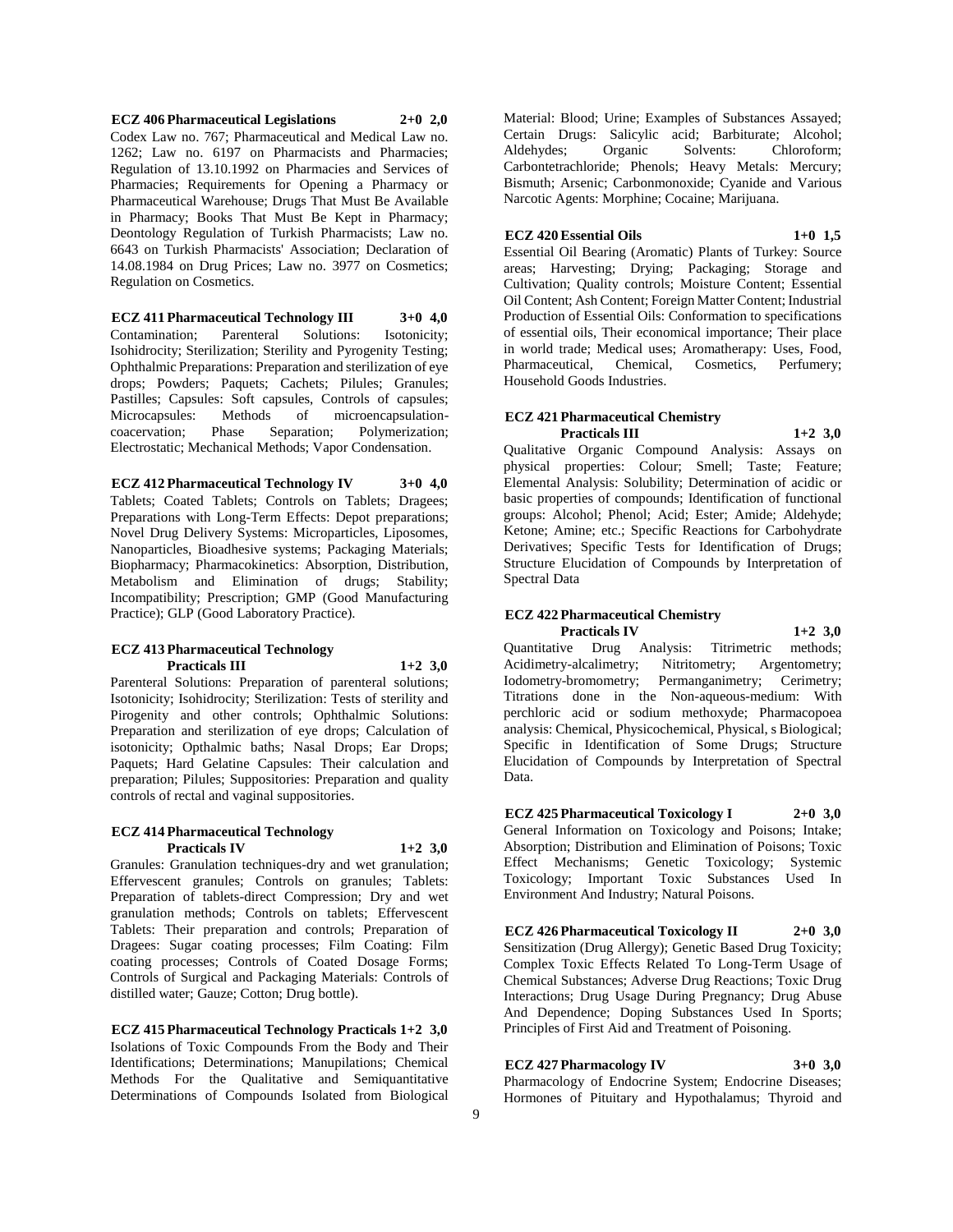Parathyroid Hormones; Pancreatic Hormones; Diabetes; Hormones of Adrenal Glands; Pharmacology of Central Nervous System; General and Local Anestethetics; Sedative and Hypnotic Drugs; Alcohol and Alcoholism; Stimulants of Central Nervous System; Skeletal Muscle Relaxants; Antiepileptic Drugs; Drugs Used for Treatment of Parkinson's Disease; Antipsychotic Drugs; Anxiety; Depression; Bipolar Disease; Schizophrenia; Narcotic Analgesics; Morphine and Endogenous Opioid System; Opioid Antagonists; Non-narcotic Analgesics; Antipyretic Drugs; Non-steroidal Anti-inflammatory Drugs; Drug Abuse; Drug and Substance Dependence; Miscellaneous: Laxatives and Purgatives; Anti-diarrheic Drugs; Drugs Used for Ulcer Treatment.

**ECZ 429 Practice of Pharmacology 1+2 3,0** Introduction to Experimental Pharmacology; Ethical Regulations in Pharmacology; Introduction to Animal House; Dissection; Isolated Organ Bath Experiments; Fundus, Duodenum, Ileum, Vas Deferens; Pain and Inflammation Experiments; Molecular and Cellular Pharmacology: Demonstration in cell culture laboratory; Behavioral Pharmacology: Depression and anxiety models, Learning behavior, Motor activity; Cardiovascular Pharmacology: In vitro and in situ blood pressure recording; Evaluation of Results and Statistical Calculations.

**ECZ 437 Approved Recombinant Antibodies 1+0 1,5** Recombinant Antibody Production: Hybridoma studies, Systems used in the production; Antigen-antibody Reactions, Determination of Titration, Determination of Isotype, Classification and Labeling of Antibody Molecules, Mapping and Determination of Epitope; Purification Techniques; FDA-Approved Antibodies: Autoimmune antibodies, Antibodies used in homeostasis, Antibodies used in cancer, Antibodies used in inflammatory diseases, Antibodies used macular degeneration, Antibodies used in blood diseases, Antibodies used in infectious diseases.

#### **ECZ 439 Natural Products used in Aromatherapy 1+0 1,5**

Definition of Aromatherapy; History of Aromatherapy; Inhalation, Bath, Compress, Massage Methods in Aromatherapy; Chemical Structure, Physical Properties and Biological Activities of Natural Compounds Effective in Aromatherapy; Natural Sources of Compounds Used in Aromatherapy; Natural Carrier Oils in Aromatherapy; General Properties of Scents; Some Mixtures and Recommendations; Paediatric Aromatherapy; Risks and Precautions.

#### **ECZ 441 Pharmacognosy III 2+0 3,0**

Tannins: Chemical structures, Qualitative and quantitative tests, Plant drugs; Essential Oils: Chemical Structures, Qualitative and quantitative tests, Plant drugs; Isopyrene Derivatives: Chemical structures, Qualitative and quantitative tests, Plant drugs; Resins: Chemical structures, Qualitative and quantitative tests, Plant drugs; Lipids: Chemical structures, Qualitative and quantitative tests, Plant

drugs; Sources of Antibiotics and Industrial Production; Hormones Used in Therapy and Their Sources.

**ECZ 443 Pharmacognosy Practicals III 1+2 3,0** Tannins: Identification tests, Tannin isolation, Assays for catechins; Essential Oils: Amounts of foreign matter, Ash content, Volumetric water content and Volumetric essential oil content, Evaluation of essential oils by TLC, Analyses (GC, GC/MS) and Physical Assays (Refractometry, Polarimetry, Density, Refractive index, Optical rotation); Fixed Oils: Quantification assay for fixed oils, Fixed oils assays, (Iodine value, Acid value, Peroxide value, Saponification value, Ester value); Amylum Drugs: Extraction, Preparation of dextrine, Gravimetric Method for Water Content; Organic Acids: Isolation of citric acid, citric acid HPLC Analysis; Pectins: Isolation of pectins.

#### **ECZ 444 Cosmetology 2+0 2,5**

General Characteristics of Skin; Hair and Nails Where Cosmetics are Applied; Irritation and Sensitivity Caused by Cosmetic Products; Definition of Cosmetic Products; Classification of Cosmetic Raw Materials: Oils and waxes, Coloring agents, Humectants, Preservatives; Cosmetic Formulation: Creams, Masks, Powders; Coloring Preparations; Deodorants and Antiperspirants; Nail and Hair Products; Baby and Bath Preparations; Pre-formulation of Cosmetic Preparations; Steps in Formulation; Tests on Finished Products.

**ECZ 446 Instrumental Analysis Applications 2+0 2,0** Introduction to Instrumental Analysis; Electromagnetic Radiation; Interaction of Light and Chemicals; Spectroscopic Methods; Law of Lambert-Beer; Molecular Absorption Spectroscopy; Fluorescence Spectroscopy; Infrared Spectroscopy and Its Use; Theory of Potentiometry; Theory of Conductometry; Basics of Polarography and Its Use; Capillary Electrophoresis and Its Use; Chromatographic Methods; Atomic Absorption.

**ECZ 450 Herbal Drugs Used in Phytotherapy 2+0 2,0** Description of Phytotherapy: Historical development of phytotherapy; Current Situation of Phytotherapy in Turkey and in the World; The Drugs, Extracts, and Herbal Medicine Used in Phytotherapy: Drugs, Extracts, and herbal medicine used in Central nervous system, Cardiovascular system, Urinary system, Respiratory system, Immune system, Digestive system, Dermatological disorders, Liver disorders, Gynecological disorders, Trauma, Analgesia, Rheumatism; The Herbal Drugs in European Pharmacopoeia (EP); European Medicine Agency (EMA) Monographs.

#### **ECZ 452 Active Compounds of Veterinary Drugs 1+0 1,5**

The Properties of Veterinary Drugs and Human Drugs; The Drugs Used in Medical Treatment and Prevention of Animal Illnesses; The Materials For Cleaning And Disinfecting Animal Houses; Veterinary Vaccines; Veterinary Antitoxins; Veterinary Antimicrobials; Vitamins And Related Drugs Added to Animal Foods.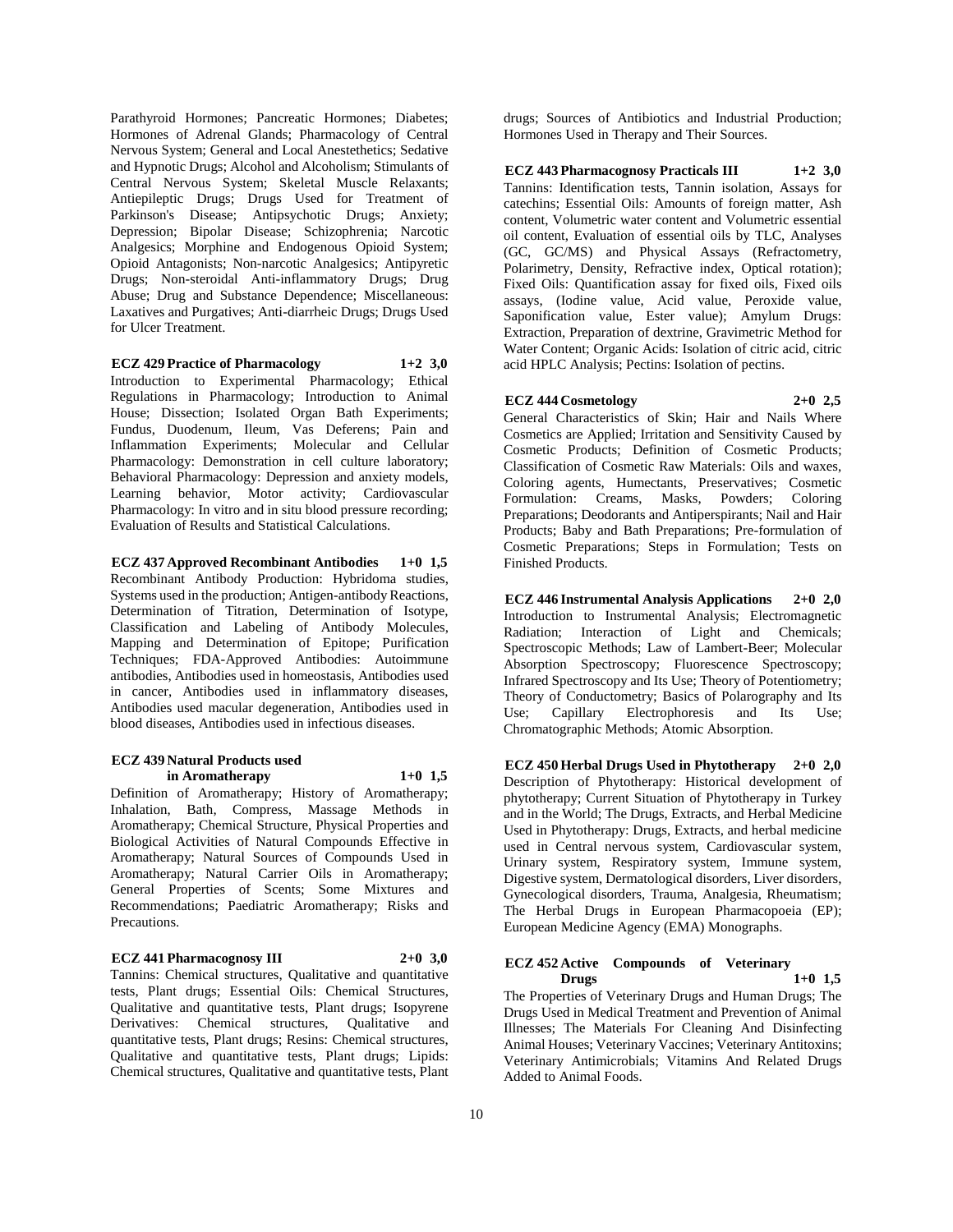#### Pollen: Definition, Morphological properties, Functions in plants; Pollen Containing Products, Possible Health Problems; Pollen Allergy; Plants Causing Pollen Allergy: Aceraceae, Anacardiaceae, Araliaceae; Betulaceae, Buxaceae; Caprifoliaceae, Casuarinaceae, Corylaceae, Cupressaceae; Eleagnaceae, Euphorbiaceae, Hamamelidaceae, Fabaceae, Fagaceae; Hippocastanaceae, Juglandaceae, Lauraceae, Moraceae, Myrtaceae; Oleaceae, Pinaceae, Platanaceae, Rosaceae; Salicaceae, Saxifragaceae, Tamaricaceae, Amaranthaceae, Asteraceae, Chenopodiaceae, Cyperaceae, Plantaginaceae; Rosaceae, Urticaceae, Poaceae.

#### **ECZ 467 Clinical Pharmacy I 2+0 2,0**

Introduction to Clinical Pharmacy and Patient-Oriented Pharmacy; Principles of Pharmaceutical Care; Roles and Responsibilities of Clinical Pharmacists; Systematic Approach to Drug Therapy and Case Study; Importance of Patient Education in Clinical Pharmacy Practices; Hospital Pharmacy, Pharmacy and Therapeutic Committee; Clinical Pharmacists' Approach to Pain, Fever, Diarrhea and Constipation Cases, and Role of Pharmacists in Treatment; Upper Respiratory System Infections and Role of Clinical Pharmacist; Drug Use in Pregnancy And Lactation, and Clinical Pharmacists' Approach; Case Presentations and Discussion.

#### **ECZ 468 Clinical Pharmacy II 2+0 3,0**

Role of Clinical Pharmacist in Hypertension, Hyperlipidemia and Diabetes Treatment, and Case Studies; Pharmacotherapy of Congestive Heart Failure and Role of Clinical Pharmacists in Digoxin Monitoring; What Clinical Pharmacists Need to Know about Gastroesophageal Reflux Disease, Peptic Ulcer and Helicobacter Pylori; Anemia, Migraine and Case Studies; Role of Clinical Pharmacists in Asthma Management and Monitoring; Chronic Obstructive Respiratory Disease and Inhaler Devices; Role Of Clinical Pharmacists in Alzheimer's Disease, Epilepsy and Meningitis, and Case Studies; Menopause, Osteoporosis and Case Studies; Oncological Pharmacy.

#### **ECZ 474 Dermocosmetics and Dermocosmetic Products 1+0 1,5**

Concepts of Dermocosmetics & Cosmetics; Dermocosmetic Active Ingredients: Skin whitening agents, Antioxidant substances, Growth factors; Dermocosmetic Carrier System: Emulsion systems, Vision systems, Particle systems; Dermocosmetics Applied to Face and Body; Dermocosmetic Products Used in Hair; Dermocosmetic Products Used in Nails; Dermocosmetic Devices: Skin analysis and product activity devices, Dermocosmetic product application devices; Characterization of Dermocosmetic Products; Development of Dermocosmetic Products; Good Manufacturing Practices (GMP) for Dermocosmetic Products; Legislation on Dermocosmetic Products.

**ECZ 476 Pharmaceutical Nanotechnology 1+0 1,5** Properties of Nanotechnological Drug Delivery Systems; Polymers in Drug Release; Selection of Correct Polymer for

Biological Applications; Polymer Characterization Techniques; Characterization of Nanotechnological Drug Delivery Systems; Bioavailability of Nanotechnological Drug Delivery Systems; Nanoparticles; Polymeric Nanoparticles for Drug Delivery; Solid Lipid Nanoparticles; Liposomes; Niosomes; Microemulsions; Microsponges.

**ECZ 829 Deontology of Pharmacy and Ethics 1+0 1,5** Deontology: Traditionalization of Legal Rules and Regulations with Pharmacy Ethics and Deontology; Contemporary Pharmacy Practice; Rules of Ethics; Ethic Evaluations: Hospital Pharmacy and Ethics, Community Pharmacy and Ethics; Deontology Regulations of Turkish Pharmacists.

**ECZ 836 Basics of Pharmacokinetics 1+0 1,5** Basic Pharmacokinetic Concepts; Pharmacokinetic Parameters; Determination of Pharmacokinetic Parameters; Linear and Non-linear Pharmacokinetics; Pharmacokinetic Compartments: Single-compartment, Two-compartments; Oral and Intravenous Administration; Single and Repeat Dose Applications; Relationship Between Pharmacokinetics and Pharmacodynamics; Bioavailability/Bioequivalence; Drug interactions.

#### **ECZ 843 Practical Symptomatology for Pharmacists 1+0 1,5**

Definition of Symptom; Disease-Symptom Relations; Improtance of Symptoms in Pharmacy Practice: Symptom and Patient Information, Symptom and Patient Counselling; Body Systems and Symptoms of Diseases: Symptoms of Nervous System, Symptoms of Cardiovascular System, Symptoms of Digestive System, Symptoms of Respiratory System, Symptoms of Urinary System, Symptoms of Reproductive System, Symptoms of Endocrine System, Symptoms of Infectious Diseases; Importance of Symptoms in Diagnosis of Diseases: Examples of Diagnosis Algorithms, Physicians? Interpretations of Symptoms.

**ECZ 845 Pharmaceutical Engineering 1+0 1,5** Designing, Developing and Improving Industrial Processes and Equipments; Planning and Testing of Manufacturing Methods; Researching New Processes and Products; Industrial-Scale Production; Labeling and Distribution of Health-Care Products; Participate in Multidiciplinary Working Team for New Drug Discovery; Planning Economically Feasable Production; FDA Regulations; Validation Assurance, Quality Control and Continuous Good Manufacturing Practices; Environmental Safety of Finished Product and Personnel; Phase I, II and III Clinical Studies; Basic Preformulation Studies and Dosage Form Development.

**ECZ 846 Medical Waste and Environment 1+0 1,5** Introduction to Pharmaceutical Industry and Environment Relationship; Types and Characteristics of Wastes; Pollution Prevention and Control; Waste Minimization: Source Reduction, Recovery and Recycle; Treatment Technologies: Gas, Liquid and Solid Wastes; Environmental Legislation.

**ECZ 466 Pollens and Health 1+0 1,5**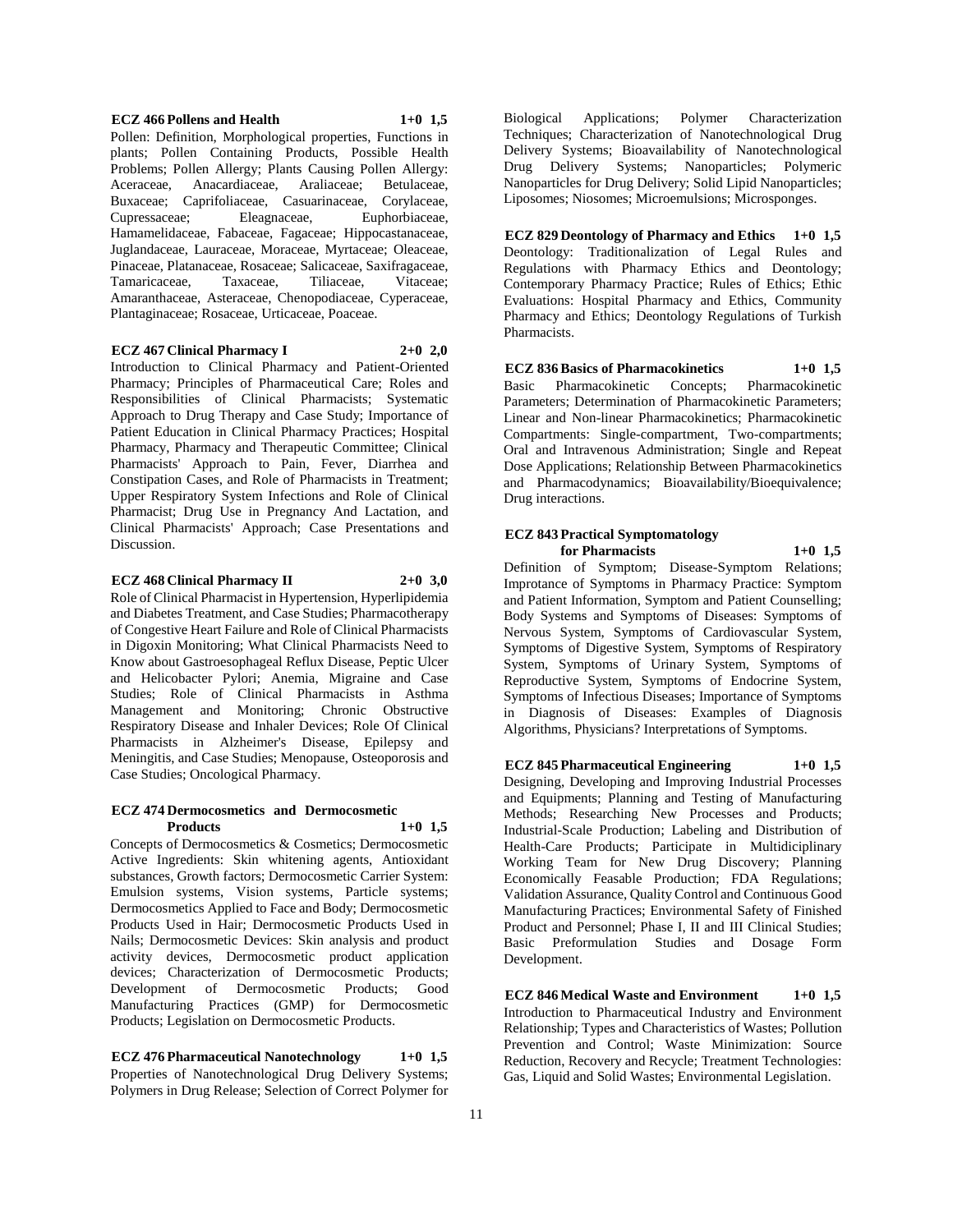#### **ECZ 858 Analysis of Bioelements 1+0 1,5**

Importance and Types of Bioelements; Existence and Roles of Bioelements in Living Organisms; General Aspects to Bioelement Analyses; Sampling and Pre-Treatment; Spectrochemical Techniques: Molecular, luminescence and atomic spectroscopy; Atomic Absorption Spectrometry; Inductively Coupled Plasma Techniques (Atomic Emission and Mass Spectrometry); Atomic Florescence Spectroscopy; Speciation Techniques; Electrochemical Methods: Voltammetry and polarography; Chromatography and Electrophoresis; Comparison of Analytical Techniques.

**ECZ 859 Pharmacy Administration 2+0 2,0**

Basic Concepts of Business: Interaction of Business with Internal and External Environmental Components; Healthcare Sector and Characteristics of Pharmacy Business; Foundation of Pharmacy of Business Enterprises: Location selection, Feasibility analysis; Management of Pharmacy Business: Planning, Organization and Auditing; Human Resource Management in Pharmacies: Importance of human resources in healthcare sector, Education of workforce for pharmacies; Purchasing and Marketing Practice in Pharmacies; Financial Management in Pharmacies; Accounting Practices in Pharmacies.

#### **ECZ 862 Perinatal and Pediatric Pharmacothereapy 1+0 1,5**

Physiology of Pregnancy; Factors Modifying Action of Drugs in Pregnancy; Common Diseases in Pregnancy; Drug Safety in Pregnancy; Contraindications in Pregnancy; Physiology of Lactation; Drug Safety in Lactation; Factors Modifying Action of Drugs in Pediatric Patients; Common Diseases in Pediatrics; Drug Safety in Pediatric Patients; Pediatric Drug Formulations; Pediatric Poisoning and Antidotes.

**ECZ 864 Geriatric Pharmacothreapy 1+0 1,5**

Physiology of Aging; Pharmacokinetic Changes in the Elderly; Pharmadynamic Changes in the Elderly; Common Diseases of Geriatric Patients; Drug Safety in Geriatric Patients; Inappropriate Medications in Elderly Patients; Common Adverse Drug Reactions in Elderly Patients; Multiple Drug Use and Drug Interactions; Medication Compliance in the Elderly; Rational Drug Use in the Elderly.

#### **ECZ 865 Medicinal Teas 1+0 1,5**

Definition of Medicinal Teas; Appropriate Drug Supply and Rules; Types of Medicinal Teas (mono; mixture; package; bag and soluble teas); Preparation Methods of Medicinal Teas; Plants and Drugs used as Medicinal Teas and their applications; Legislature in the European Pharmacopoeia; Quality Control Methods in Pharmacopoeias; Packaging and Storage; The Mixture Tea Recipes listed by some of the Pharmacopoeia and Standard Licenses.

#### **ECZ 867 Pharmacoeconomics 1+0 1,5**

Pharmacoeconomics: General pharmacoeconomical applications, Pharmacoeconomical applications in Turkey, Pharmacoeconomical applications in the EU, USA, South America, Canada, Australia and Far Eastern countries;

Analysis Methods in Pharmacoeconomics; Health Technology and Its Difference from Pharmacoeconomics; Processes of Drug Registration and Pricing in Turkey: Drug Regulations, and Related Institutions; Duties and Authorities of These Institutions; Processes of Reimbursement in Turkey: Directives and guidelines related to drug reimbursement, Drug regulations of public institutions related to reimbursement: Legal Legislation.

# **ECZ 871 Basic Procedures and Calculations in**

**New Drug Development 1+0 1,5** Grinding; Homogenization; Drying: Lyophilization, Spray drying; Solubility; Filtration; Sieving; Sterilization; Granulation; Film Coating; Formulation Stages and Calculations; Scale Up; Dose Adjustment; Replacement Factor; Isotonicity; Sterilization Kinetics: Determination of F value, Shelf life, Triangular phase diagrams, Solubility phase diagrams, Determination of dissolution rate.

### **ECZ 872 Innovative Approaches to Antisense Technology 1+0 1,5**

Antisense Technology and Its Applications: Antisense oligonucleotides, RNA interference, Gene silencing mechanisms; miRNA and Production; Using Area of miRNA; siRNA and Production; Using Areas of siRNA; Gene Therapy; In Vitro and In Vivo Stability of siRNA; Encapsulation of siRNA with Drug Delivery Systems; RNA Vaccines; Using of Antisense Technology in Cancer Therapy; Assessment of Antisense Technology.

### **ECZ 875 Graduation Project I 1+3 4,0**

Determining Information Resources on a Selected Topic; Access to Information Resources on the Internet and in Library; Analysis and Interpretation of Information Obtained; Evaluation of Previous Studies on the Topic; Defining Methodology of Study; Collecting Data; Analyzing Data Collected; Sharing All Data Collected with Course Instructor.

**ECZ 876 Graduation Project II 1+3 4,0** Arranging Information Collected; Summarizing Information; In-text Citation; Bibliography; Provision of Materials in Experimental Studies; Designing an Experimental Study; Evaluation of Experiment/Research Results; Converting Data into a Scientific Presentation; Report Writing.

# **ECZ 878 Pharmacopoeia Analysis 1+2 3,0**

General Information about Pharmacopoeias; Introduction of the Turkish Pharmacopoeia; Introduction of the American Pharmacopoeia; Introduction of the British Pharmacopoeia; Introduction of the European Pharmacopoeia; Determination of Physicochemical Properties of Pharmaceutical Raw Materials; Chemical Tests Applied to Pharmaceutical Raw Materials and Preparations; Physical Properties and Identification Reactions; Determination and Analysis of Impurities; Reactive and Indicators in Pharmacopoeias; Test Solutions; Examples of Pharmacopoeia Monographs.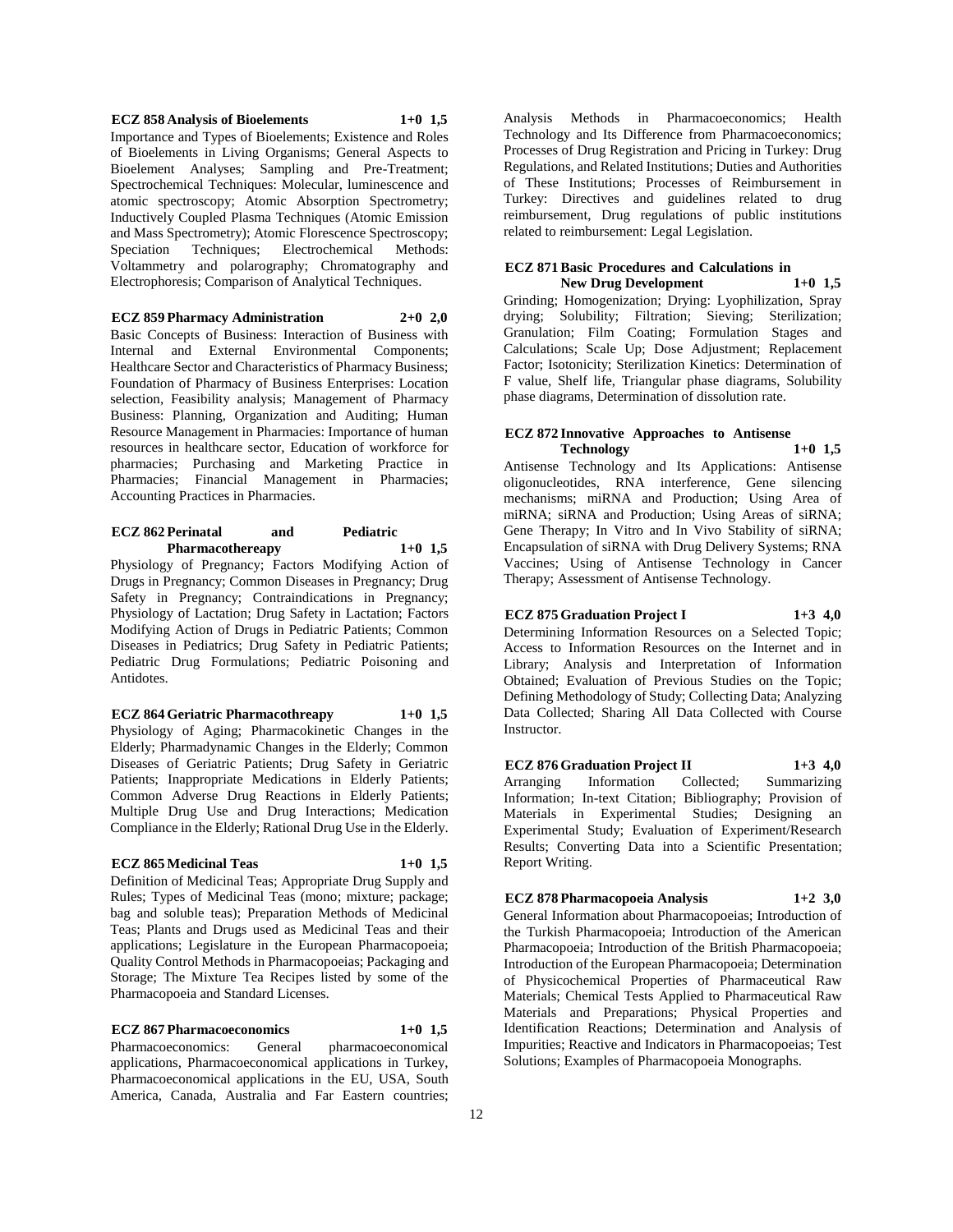**ECZ 879 Introduction to Pharmacy Practice 1+2 3,0** Introduction to Pharmacy Practice (Duties and Responsibilities of Clinical Pharmacists in Patient Follow-up and Treatment); Internal Ward (Hematology) Visit and Patient Report; Internal Ward (Gastroenterology) Visit and Patient Report; Internal Ward (Endocrinology and Metabolism Disorders) Visit and Patient Report; Internal Ward (Nephrology) Visit and Patient Report; Internal Ward (Medical Oncology) Visit and Patient Report; Case Presentations and Discussions; Cardiology Ward Visit and Patient Report; Neurology Ward Visit and Patient Report; Pediatrics Ward Visit and Patient Report; Physical Therapy and Rehabilitation Ward Visit; Case Presentations and Discussion.

#### **ECZ 880 Analysis of Chiral Compounds in Pharmaceutics 1+0 1,5**

Introduction to Stereochemistry: Stereoisomer, Diastereoisomer, Optical active molecules; Mechanisms of Chiral Recognition and Retention; Direct and Indirect Chiral Separations; Chiral Separations Using LC; Chiral Stationary Phases and Chiral Mobile Phase Additives; Analysis of Chiral Drug Molecules Using LC; Chiral Separations Using GC; GC Chiral Stationary Phases; Chiral Separations Using CE; Preparative Chiral Chromatography; Alternative Preparative Techniques: Moving bed continuous chromatography system, Radial flow chromatography.

# **ECZ 881 Rational Drug Use 1+0 1,5**

Rational Drug Use: Definition and applications; Roles, Responsibilities and Rights of Health Professionals and Society in Rational Drug Use; Prescribed/Unprescribed Drug Use and Problems Faced in Multiple Drug Use; Pharmacovigilance: Definition and applications; Rational Drug Use in Particular Conditions; Rational Drug Use in Chronic Diseases and Adverse Effects; Rational Antibiotic Use; Medication Errors.

#### **ECZ 882 Pharmacovigilance and Adverse Drug Reactions 1+0 1,5**

Definitions of Pharmacovigilance and Adverse Drug Reactions; Use of Pharmacovigilance in Therapeutic Practice; Applications of Drugs and Pharmacovigilance; Feedback Mechanisms of Drug Related Information; Databases; World Health Organization Program for International Drug Monitoring; Classification of Adverse Drug Reactions; Dose Related Adverse Drug Reactions; Adverse Drug Reactions not Related to Dose; Adverse Drug Reactions and Time Dependent Factors; Abstinence and Adverse Drug Relations; Mechanisms of Adverse Drug Reactions; Failure in Therapeutics and Adverse Drug Reactions; Databases Related to Adverse Drug Reactions; Prevention of Adverse Drug Reactions.

# **ECZ 883 Innovative Pharmacology and Drug**

**Screening Strategies 1+0 1,5** General Information about Natural Biomaterials and Synthetic Materials Used in Drug Development; Materials Used in Drug Screening: Microorganisms, Cell lines, Laboratory animals; New Drug Development; In vitro and in

vivo Methods: Toxicity experiments, Animal experiments, Molecular techniques; Literature Review; Clinical Trials: Phase I, II and III trials, High throughput screening, Blind screening, High efficiency screening; Post-clinical Trials: Phase IV studies; R&D and Innovation; Cooperation of Industry and University on Drug Development; Innovative Approaches to New Drug Development.

# **ECZ 884 Quality Management of Drug 1+0 1,5**

Drug Quality Management; Drug Quality Assurance and Processes: Pre-manufacturing processes, Manufacturing<br>processes. Post-manufacturing processes: Good processes, Post-manufacturing processes; Good Manufacturing Practices (GMP); Drug Quality Control (QC); Quality Systems and Risk Management; Validation; New Product Development: Product verification and role of qualified personnel, Batch documentation, Standard operating procedures (SOP), Guidelines and validation plans, Duties of qualified personnel.

#### **ECZ 885 Upper Respiratory Tract Diseases and Medications 1+0 1,5**

Allergic Rhinitis; Auricle and External Ear Tract Diseases; Neck Masses; Nose Currents; Paranasal Sinuses and Nasal infections; Nose and Paranasal Sinus Tumor and Nazofaregeal Masses; Facial Nerve Paralysis; Snoring and Sleep Apnea; Inner Ear Disease; Hearing Loss; Earache and Physiology of Hearing; Larynx and Neoplasms of the Hypopharynx; Maxillofacial Trauma; Nonallergic Rhinitis; Oropharynx and Oral Cavity Infections; Oropharynx and Oral Cavity Tumors; Middle Ear and Mastoid Diseases; Hoarseness; Salivary Gland Diseases; Upper Respiratory Tract Infections; Vestibular System Diseases and Vehicles to Hold.

#### **ECZ 886 Medical Devices 1+0 1,5**

Definition and Importance of Medical Devices; Definition of Medical Accessories; Differences Between Medical Devices and Medical Products; Categorization of Medical Devices; Properties of Class I, IIa, IIb and III Medical Devices; Implantable Active Medical Devices; Non-Implantable Medical Devices; Medical Devices Used as Drug Delivery Systems; Combined Products; Clinical Research of Medical Devices; Quality System of Medical Devices: Conformity assessment procedures of medical devices, Sterilization and disinfection methods of medical devices, CE marking of medical devices, Legislation related to medical devices.

**ECZ 887 Computer-Aided Drug Design 1+0 1,5** Computer Methods in Pharmaceutical and Medicinal Chemistry, Their Importance in Drug Design; Ligand-based Drug Design: Traditional 2D QSAR, Pharmacophore analyses, 3D QSAR (CoMFA, Comparative Molecular Field Analysis; CoMSIA, Comparative Molecular Similarity Indices Analysis Methods), 4D, 5D and 6D-QSAR; Structure-based drug design, Molecular modelling, Docking and imaging, Molecular mechanics and molecular dynamic methods, Virtual screening, QSAR, Docking methods, Pharmacological modelling, Library design, Highthroughput screening (HTS), De novo (synthetic) drug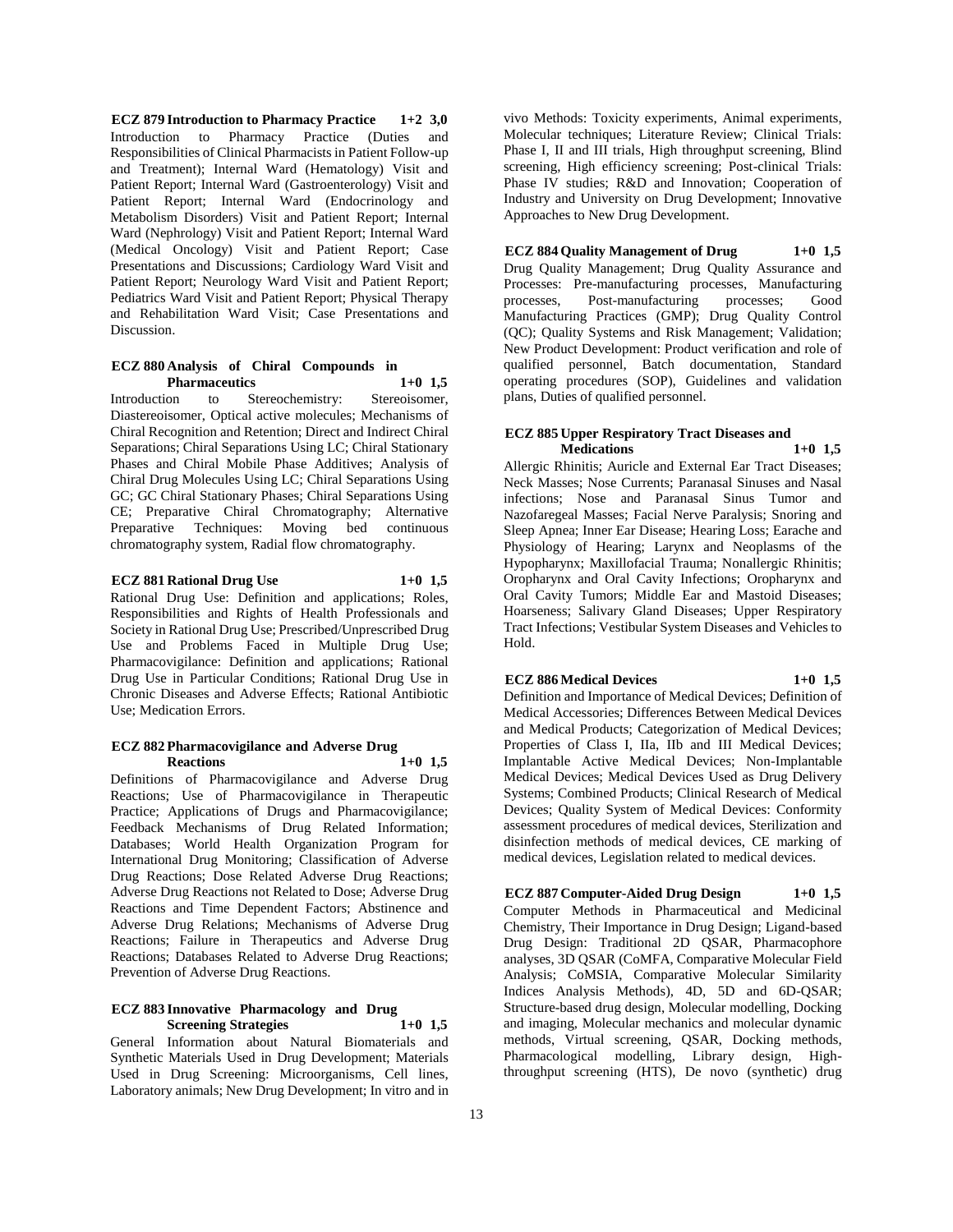design, Computer-aided design of enzyme inhibitors as drugtargets.

**ECZ 888 Risk Factors for Natural Products 1+0 1,5** Risk Factors in Natural Products Utilization; Potential Toxic or Allergic Natural Products; Use of Contaminated or Fraudulent Natural Products; Side Effects, Adverse Effects, Warnings and Precautions in the Use of Natural Products; Risks of Use in Specific Populations and Patient Groups; Natural Product-Drug-Food Interactions; Synergistic and Antagonistic Interactions; Acute and Chronic Interactions; Examples and Cases of Natural Product-Drug-Food Interactions.

#### **ECZ 889 Plants Used in Complementary Medicine 1+0 1,5**

Overview of Traditional and Complementary Medicine Methods: Traditional medicine of Asian origin: Ayurvedic and Greek medicine systems; Traditional Medicine of Far Eastern Origin: Traditional Chinese medicine, Kampo, Tibetan medicine, Korean medicine and herbal medicines; Acupuncture; Aromatherapy; Essential Oils and Mixtures Used in Aromatherapy; An Overview of the Traditional and Complementary Medical Practice Regulation: Homeopathy, Principles and herbal drugs used in homeopathy; Bach Flowers; Hydrotherapy; Hirudotherapy; Apitherapy; Phytotherapy and Drugs Used.

#### **ECZ 889 Plants used in Complementary Medicine 1+0 1,5**

Overview of Traditional and Complementary Medicine Methods: Traditional medicine of Asian origin: Ayurvedic and Greek medicine systems; Traditional Medicine of Far Eastern Origin: Traditional Chinese medicine, Kampo, Tibetan medicine, Korean medicine and herbal medicines; Acupuncture; Aromatherapy; Essential Oils and Mixtures Used in Aromatherapy; An Overview of the Traditional and Complementary Medical Practice Regulation: Homeopathy, Principles and herbal drugs used in homeopathy; Bach Flowers; Hydrotherapy; Hirudotherapy; Apitherapy; Phytotherapy and Drugs Used.

#### **FRA 175 French I 3+0 3,0**

Greeting and Introducing yourself; Saying the day and hour; Presenting somebody; Talking about occupations; Discovering the environment; Talking about the weather report; Informing oneself about health issues; Locating and Settling; Expressing ones opinion; Suggesting an activity; Expressing one's feelings; Reserving a train ticket; Communicating on the telephone; Talking about work; Expressing ones interest; The progress of an Action; Obtaining information about the press.

#### **FRA 176 French II 3+0 3,0**

Greeting and Introducing yourself; Saying the day and hour; Presenting somebody; Talking about occupations; Discovering the environment; Talking about the weather report; Informing oneself about health issues; Locating and Settling; Expressing one's opinion; Suggesting an activity; Expressing one's feelings; Reserving a train ticket;

Communicating on the telephone; Talking about work; Expressing one's interest; The progress of an Action; Obtaining information about the press.

#### **İNG 187 English I 3+0 3,0**

Using Personal Pronouns and Possessive Adjectives; Using to be in Present Tense; Using Singular and Plural Nouns; Using Basic Language Related to Food and Drink; Using "There is-there are" in sentences; Using "have got"; Asking "yes-no" Questions and Giving Short Answers to Them; Talking about Daily and Weekly Routines; Talking about Likes and Dislikes; Talking about Sports and Hobbies; Talking about Abilities by Using "can", "can't"; Using Adjectives that Describe People; Talking about Appearance, Personality and Feelings of People; Talking about Clothes and Colours; Talking about Shopping and Prices; Using Present Continuous Tense.

#### **İNG 188 English II 3+0 3,0**

Using Simple Present Tense; Comparing Simple Present and Present Continuous Tenses; Using Prepositions of Time and Place; Giving Directions, Making Reservations; Using "to be" in Past Tense; Using Regular and Irregular Verbs in Simple Past Tense; Using Comparative and Superlative Form of Adjectives; Using Modals to Give Advice; Suggestions and Obligations; Using Future Tense: Making Sentences Using "going to" and "will"; Using If Clauses Type 0 and 1.

#### **İSN 315 Public Relations 2+0 3,0**

Definition of Public Relations; Historical Development of Public Relations; Professionalism and Fundamental Principles in Public Relations; Organization of Public Relations Activities; Institutional Public Relations; Research in Public Relations; Campaign Planning in Public Relations; Applications in Public Relations; Evaluation in Public Relations; Mass Communication Materials Used in Public Relations and Media Relations; Case Studies.

**İŞL 321 Applied Entreprenneurship 3+1 5,0** Introduction to Entrepreneurship: Basic Concepts; Climate for Entrepreneurship: Economic Perspective: Opportunity Recognition and Idea Creating: Theory and practice; Feasibility Analysis; Industry and Competitive Analysis; Marketing Plan: Theory and practices; Operations Plan: Theory and practices; Management Plan: Theory and practices; Financial Plan: Theory and practices; Business Model Development; Financing and Funding for Entrepreneurial Business; Marketing Issues in Entrepreneurial Business; Franchising and Buying an Existing Business.

**KİM 132 Analytical and Organic Chemistry I 6+3 9,5** Calculation of Concentrations; Chemical Equations; Stoichiometry; Chemical Equilibrium; Activity; Acid-Base Equilibriums; Buffer Solutions; Neutralisation Titration; Complexometry; Heterogenic Equilibrium and Resolution; Gravimetry; Introduction to Qualitative Ion Analyses; First Anions; I. Group Cations; III-A Group Cations; IV. Group Cations; V. Group Cations; Practises of Gravimetric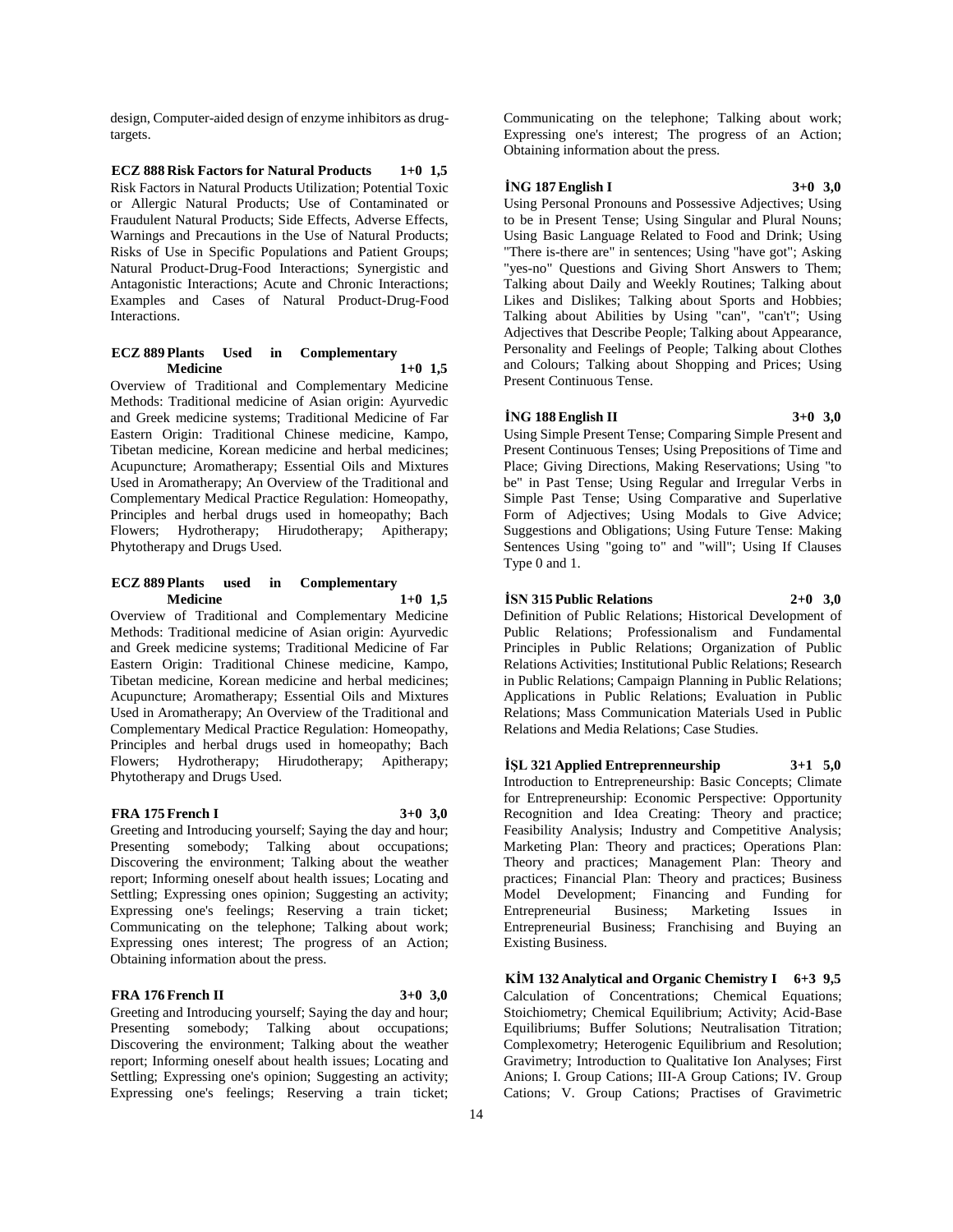Analyses; Alkanes; Alkenes; Alkynes and Cycloalkanes; Aromaticity and Arenes; Alkyl Halides; Alcohols and Phenols; Amines; Thiols; Aldehyde and Ketones; Carboxylic Acids and Derivatives.

**KİM 269 Analytical and Organic Chemistry II 8+3 11,5** Basic Electrochemistry; Electrochemical Techniques; Potentiometry; Conductometry; Coulometry; Voltammetry; Polarography; Spectrochemical Techniques; Molecular Absorption Spectroscopy; Infrared Spectroscopy; Atomic Spectroscopy; Polarimetry; Refractometer; Mass Spectrometry; Nuclear Magnetic Resonance Spectroscopy; Instrumental CHNS Analysis; Separation Techniques; Thin Layer Chromatography; Liquid Chromatography; Gas Chromatography; Capillary Electrophoresis; Neutralization, Oxidoreduction, Complexometry, Precipitation Titrations; Chemical Naming; Structure Lighting by Spectrochemical Techniques; Evaluation of Analytical Data.

#### **KÜL 199 Cultural Activities 0+2 2,0**

Participating Actively or as a Spectator in Sports Activities; Participating in Activities Arranged by the Counseling Center; Participating in Workshops in Art; Education on Museums; Participating in Art Trips; Participating in Cultural Trips; Participating in and Taking Duty in activities such as Cinema, theatre, scientific Meeting etc.; Taking duty in Clubs; Being a Student Representative and Participating in Environmental Activities.

#### **SAĞ 404 Medical First Aid 2+0 2,0**

First Aid and Medical Intervention: Injuries, Ambustion, Trauma; Using Syringes (Injection); Internal and External Negative Factors that Affect Human Health; Role of Pharmacists in Serious and Urgent Conditions.

#### **SAN 155 Hall Dances 0+2 2,0**

Basic concepts. The ethics of dance, Dance Nights, Dance Costumes, National International Competitions and rules/grading, Basic Definitions, Classifications of Dances: Social Dances; Salsa, Cha Cha, Samba, Mambo, Jive, Rock'n Roll, Jazz, Merenge; Flamenko, Rumba, Passa -Doble, Argentina tango, Vals, Disco, Quickstep, Foxtrot, Bolero, European Tango: Ballroom Dances; Sportive Dances; Latin American Dances; Samba, Rumba, Jive, Passa-Doble, Cha Cha, Standart Dances; European Tango, Slow vals (English), Viyana vals, Slow foxtrot, Quickstep.

#### **SNT 155 History of Art 2+0 2,0**

History of Civilization and Evolution of Art: Prehistory to Present; Concepts and Terminology in Art with Samples; Interrelation among Art-Religion and Society; Effects of Religion on Artistic Development; Reflections and Interpretations of Judaism, Christianity and Islam on Art; Renaissance: Emergence, Effects, Artists, Works of Art; Architecture and Plastic Arts; Art in the 19th and 20th Centuries: Relevanceof the main historical events of the period.

#### **SOS 155 Folkdance 2+0 2,0**

Dance in Primitive Cultures; Dance in Earlier Civilizations; Dance in the Middle Age and Renaissance; Dance in the 18th and 19th Centuries; Dances of the 20th Century; Ballet; Turkish Dances; Emergence of Folkdance; Anatolian Folkdance: Classification, Accompanying instruments; Methods and Techniques of Collecting Folkdance; Problems in Collecting Folkdance; Teaching of Folkdance; Adapting Folkdance for Stage: Stage, Stage aesthetics and Choreography, Orientation and choreography.

**STJ 013 Internship IV 0+25 15,0** Definition of pharmacy; Pharmatist's duties and responsibilities: Hospital Pharmacist?s help and ınfluence to drug use in clinical; Tools and supplies in pharmacy:Cleanliness and hygıene conditions; drugs: Preparation and magistral drug definitions, sort pattern, storage conditins of drugs, ınformation about toxic and drugs keeping separated;prescriptions and drugs subjected to special process: Narcotics, Psychotropic drugs; Vaccine and serum, Dietary Preparations, Herbal drugs, Prescription information and control;Chemical substances keeping be in pharmacy: Using and Storage Conditions;Cosmetics: Definition, Classification according to use and samples relating to these.

### **STJ 014 Internship V 0+25 15,0**

Processes Requıred for opening a pharmacy; Workplace's Features Requıred for opening a pharmacy; boks Requıred to be in pharmacies: pharmacopoeia, Vademecum, Formulas etc.; Conception of generic drug; Drug-drug and drugnutrıtion ınteractions; notebooks having compulsory in pharmacy; official actions doıng in pharmacy: Actions about treasury department, actions about ministry of health, actions about insurance İntıtutions, official actions about Prescription; Informing of drug side-effects to turkey pharmacovigilance center; computer programs using in pharmacies;Introducing of Professional organızatıons; information about a pharmacist's social security; first aid in pharmacy

# **STJ 016 Internship I 0+1 1,5**

General Information about Pharmacy: Responsibilities of pharmacists as healthcare professionals, Responsibilities of pharmacy assistants, Pharmacy working hours, Pharmacy on duty; Pharmacy Design: Placement system of drugs and other products; Procurement Procedures for Medicines and Medical Devices: Pharmacy and pharmacy-store relations, Registration of products and payment terms of products; Procedures of Prescriptions at Pharmacy: Terms used in prescriptions, Important points in prescriptions; Communication and Relationship Between Pharmacists and Other Healthcare Professionals.

#### **TAR 165 Atatürk's Principles and History of Turkish Revolution I 2+0 2,0**

Reform efforts of Ottoman State, General glance to the stagnation period, Reform searching in Turkey, Tanzimat Ferman and its bringing, The Era of Constitutional Monarchy in Turkey, Policy making during the era of first